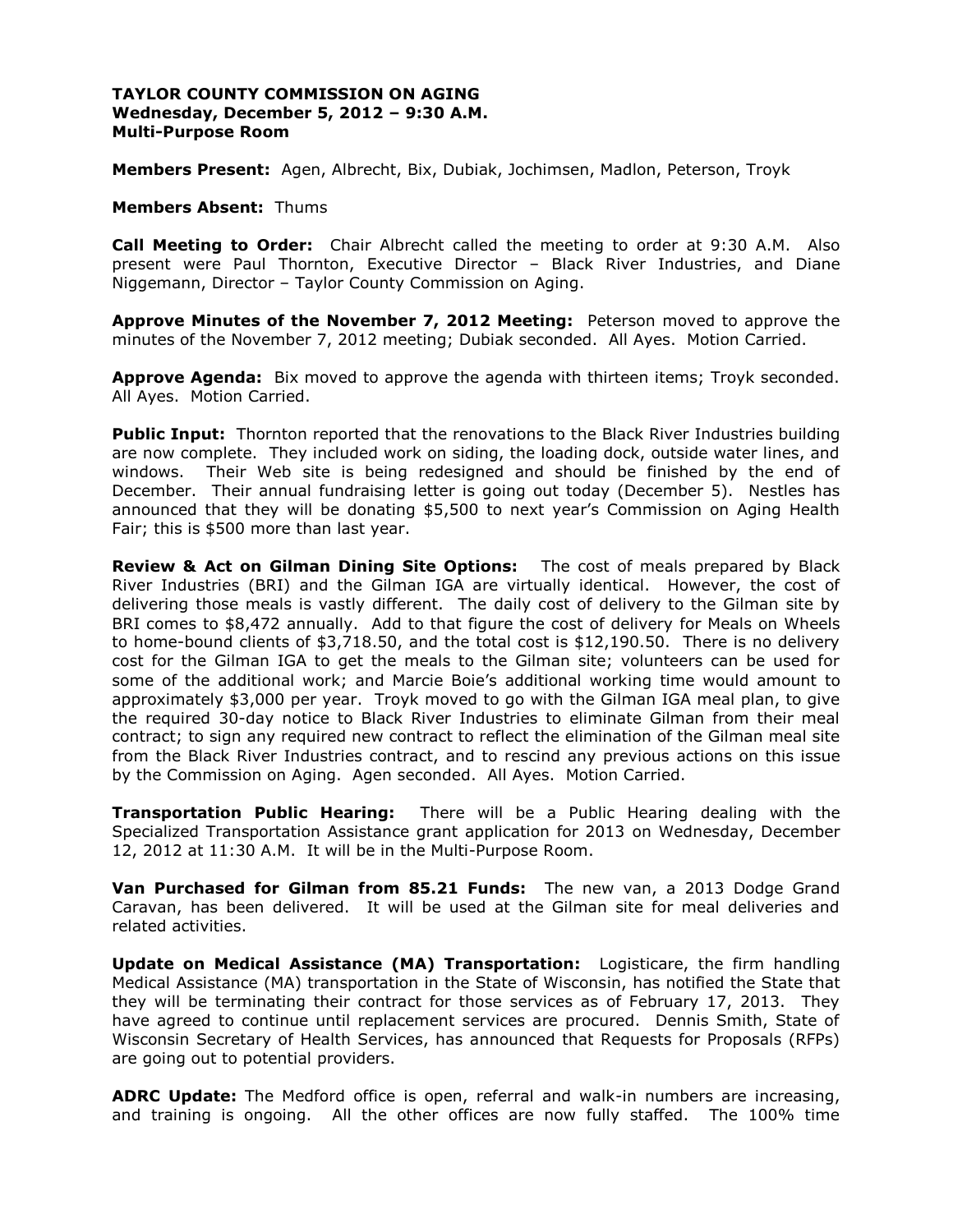reporting is now exceeding expectations and should increase even more as training and experience kick in.This will result in additional revenues to the ADRC of the Northwoods.

**Review & Approve Director's and Other Monthly Expenditures for September, October, & November:** Expenditures for last month were not approved because of an omission on the agenda. Madlon moved to approve October director's expenses in the amount of \$111.87 and November expenses in the amount of \$127.97, as well as September-October Commission Expenditures in the amount of \$32,221.87 and October-November Commission Expenditures in the amount of \$48,869.35. Jochimsen seconded. All Ayes. Motion Carried.

**Other Business:** There was no other business.

**Set Next Meeting Date:** The next meeting of the Taylor County Commission on Aging will be Tuesday, January 8, 2012 at 9:30 A.M. and will be followed by a Nutrition Council meeting immediately afterwards. The meetings will be in Jump River at the Community Center.

**Adjourn Meeting:** With no further business, Troyk moved to adjourn; Dubiak seconded. All Ayes. The meeting was adjourned at 10:52 A.M.

**Handouts:** Taylor County Commission on Aging November 7, 2012 meeting minutes; spreadsheet on Gilman dining options; November 2012 Director's Expenses; October-November Commission on Aging Monthly Expenditures; Commission on Aging December Newsletter.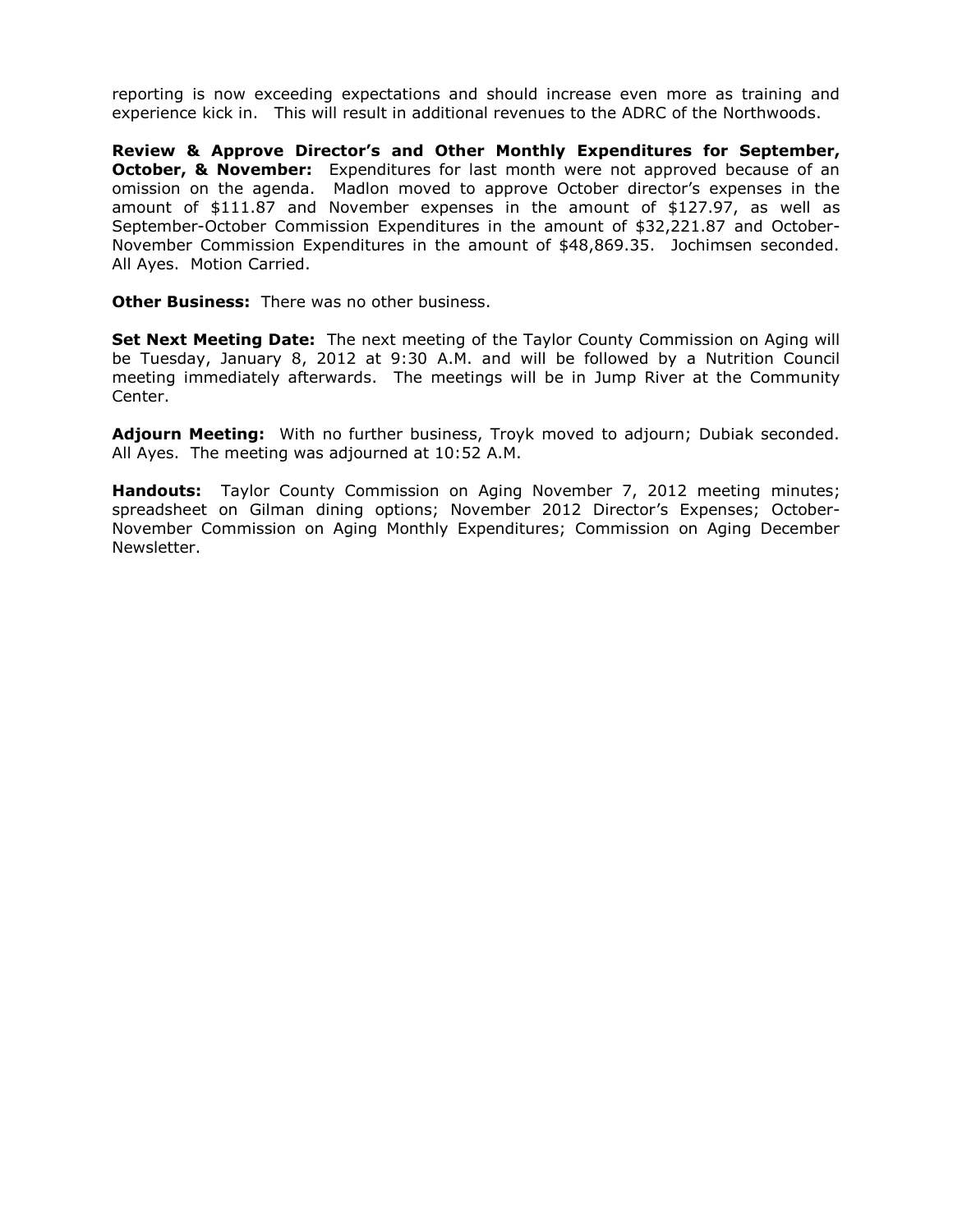## **TAYLOR COUNTY COMMISSION ON AGING Wednesday, November 7, 2012 – 9:30 A.M. Multi-Purpose Room, 845 East Broadway, Medford, Wisconsin**

**Members Present:** Agen, Albrecht (left at 10:32 A.M.), Bix, Dubiak, Jochimsen, Madlon, Peterson, Thums

**Members Absent:** Troyk was an excused absence.

**Call to Order:** Chair Albrecht called the meeting to order at 9:30 A.M. Also present were Paul Thornton, Executive Director Black River Industries; Marcie Boie, Gilman Meal Site Manager; and Diane Niggemann, Taylor County Commission on Aging Director.

**Approve Minutes of the Minutes of the October 3, 2012 Meeting:** Thums moved to approve the minutes of the October 3, 2012 meeting with one change: The meeting started at 10:00 A.M., not 9:00 A.M. Madlon seconded. All Ayes. Motion Carried.

**Approve Agenda:** Thums moved to approve the agenda with ten items; Peterson seconded. All Ayes. Motion Carried.

**Public Input:** There was no public input.

**Discuss & Act On Meal & Delivery Options for Gilman Dining Site:** Various options were discussed. Director Niggemann will prepare a spreadsheet for the December meeting. No Action Taken.

**Review & Approve Changes to 2013-2015 Aging Plan:** The Commission reviewed the revised version of the 2013-2015 Aging Plan. After making several minor changes, Bix moved to approve the new Aging Plan; Jochimsen seconded. All Ayes. Motion Carried.

**Director's Report:** The "Undies & Socks under the Tree" collection is happening again this year. Anyone wishing to donate new, packaged underwear and/or socks can drop them off at the Commission on Aging Office, the Medford Senior Dining Site, or the Taylor County Courthouse. "Healthy Eating for Successful Living", a "workshop for people who want to feel and look better by making small changes to the foods they eat and the exercise they do", is being offered for six Mondays, starting on November 12, 2012. There are still two slots available. This month's "Chat & Snack" covers Alzheimer's disease and is presented by Eve Montgomery of the Azura Memory Care group of Wausau. Low-income energy assistance is now available at the Taylor County Human Services Department. The Director's Expense Report and the Commission on Aging Monthly Expenditures were reviewed but not acted upon because these items were not on the agenda. They will be approved at the December meeting. The Senior Health Fair had approximately 550 attendees and was a success with over 40 vendors present.

**Other Business:** There was no other business.

**Set Next meeting Date:** The next meeting of the Taylor County Commission on Aging will be Monday, December 5, 2012 at 9:30 A.M.

**Adjourn Meeting:** With no further business, Bix moved to adjourn; Dubiak seconded. All Ayes. The meeting was adjourned at 11:03 A.M.

**Handouts:** Taylor County Commission on Aging Minutes of October 3, 2012; County Plan for Older People 2013-2015; October 2012 Director's Expense Report; Commission on Aging Monthly Expenditures - October; November 2013 Taylor County Commission on Aging Newsletter.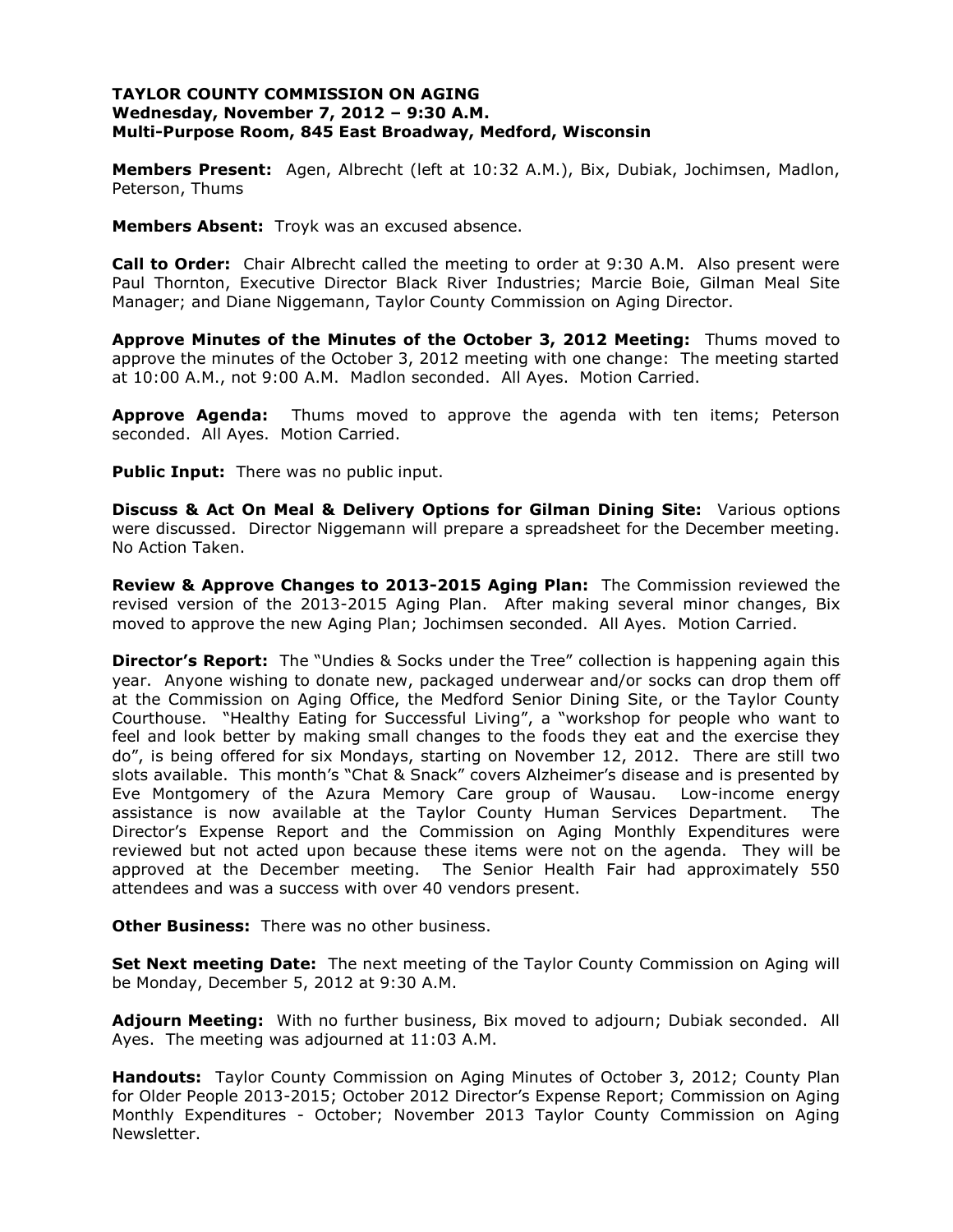## **TAYLOR COUNTY COMMISSION ON AGING Wednesday, October 3, 2012 – 10:00 A.M. Gilman Senior Center – Corner of 4th & Main Streets, Gilman Wisconsin**

**Members Present:** Agen, Albrecht, Dubiak, Jochimsen, Madlon, Peterson, Thums, Troyk. Bix arrived at 10:20 A.M.

#### **Members Absent:** None

**Call Meeting to Order:** Chair Albrecht called the meeting to order at 9:00 A.M. Also present were Stacey Reich of Black River Industries and Diane Niggemann, Commission on Aging Director.

**Approve Minutes of the September 5, 2012 Meetings:** Troyk moved to approve the minutes of the September 5, 2012 Commission on Aging meeting and the Public Hearing minutes of the same day; Madlon seconded. All Ayes. Motion Carried.

**Approve Agenda:** Dubiak moved to approve the agenda with twelve items; Troyk seconded. All Ayes. Motion Carried.

**Public Input:** Reich reported that Black River Industries does not plan to increase their meal charges for the congregate meal sites and the home-delivered meals at this time. However, increases in the cost of food and gas may change this during the upcoming year.

**ADRC Update & Open House:** The Medford Satellite Office of the Aging & Disability Resource Center of the Northwoods (ADRC-NW) will have its formal Open House on Tuesday, October 9 from 3:00 to 6:00 P.M. The ADRC-NW Disability Benefit Specialist Don Meeder will be coming to Taylor County more often because of the increased demand for his services. The ADRC Information & Assistance Specialists reported an increase in calls from clients.

**2013 Budget:** The Taylor County Finance & Budget Review Committee decided to take \$3,375 from the reserve fund balance to apply to the 2013 budget. The nutrition program will be cut \$3,000 next year. After discussion, Troyk moved to approve the budget with these minor changes; Agen seconded. All Ayes. Motion Carried.

**Review & Approve Additional Staff Hours for Gilman Site Manager:** The Gilman meal site lost its Senior Community Services Employment Program worker. Our options are 1) to have the site manager work extra hours to get the meals from Medford and deliver them to Gilman, deliver the home-delivered meals, and pick up some meal site participants; 2) to contract with Black River Industries to deliver the meals to the Gilman site and have the site manager or volunteers deliver the home-delivered meals and pick up the meal site participants; or 3) to contract with a Gilman or Jump River business to provide the meals and have the site manager and volunteers pick up the participants. The site manager has agreed to work extra hours temporarily. It will cost \$9,360 annually to have Black River Industries deliver the meals. Another option was then proposed – to hire someone at minimum wage to deliver the meals to Gilman and handle the home-delivered meals. This would cost the County approximately \$6,990 annually. Troyk moved to have Niggemann ask the Personnel Committee for an additional part-time employee to pick up and deliver the Gilman meals and the home-delivered meals since this would be at a significantly lower cost than having Black River Industries do it. The motion went on to have Black River Industries temporarily delivery the meals to the Gilman site, at least until the next meeting of the Commission on Aging. Dubiak seconded. All Ayes. Motion Carried.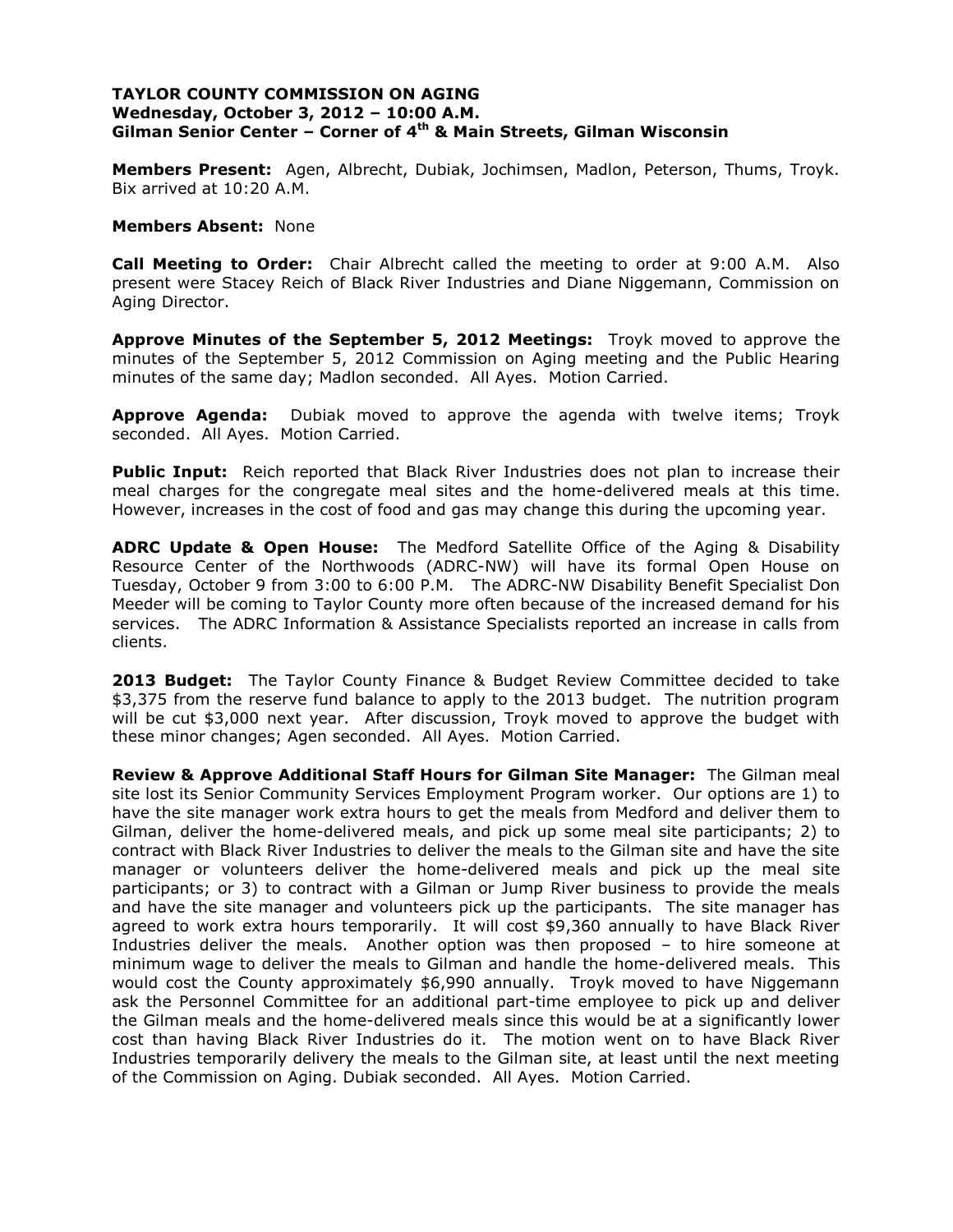**Update on Medford/Stetsonville Meal Change:** Six people traveled from Medford to the Stetsonville Meal Site last week. Further data is required before a decision can be made as to whether moving the Medford Tuesday meals to Stetsonville is working.

**Director's Report:** The Senior Health Fair is scheduled for Friday, October 26, 2012 from 9:00 A.M, until 1:30 P.M. There will be over 40 exhibitors along with various health screenings and presentations. After review, Troyk moved to approve Commission on Aging expenses for August of \$30,330.42 and Director's Expenses for September of \$47.31. Agen seconded. All Ayes. Motion Carried.

**Other Business:** Bix reported on a joint Wisconsin Aging Network Conference she attended. She got a number of good ideas that will help at the meal sites.

**Set Next Meeting Date:** The next meeting of the Taylor County Commission on Aging will be in Medford on November 7, 2012 at 9:30 A.M.

**Adjourn Meeting:** With no further business, Bix moved to adjourn; Agen seconded. All Ayes. The meeting was adjourned at 11:25 A.M.

**Handouts:** Minutes from the September 5, 2012 Commission on Aging meeting and Public Hearing of the same date; 2013 Proposed Annual Budget; Commission on Aging Monthly Expenditures – August; Director's Expense Report – September; Washington Bulletin – September 19, 2012; Wisconsin Legislature letter – September 12, 2012; Commission on Aging October Newsletter.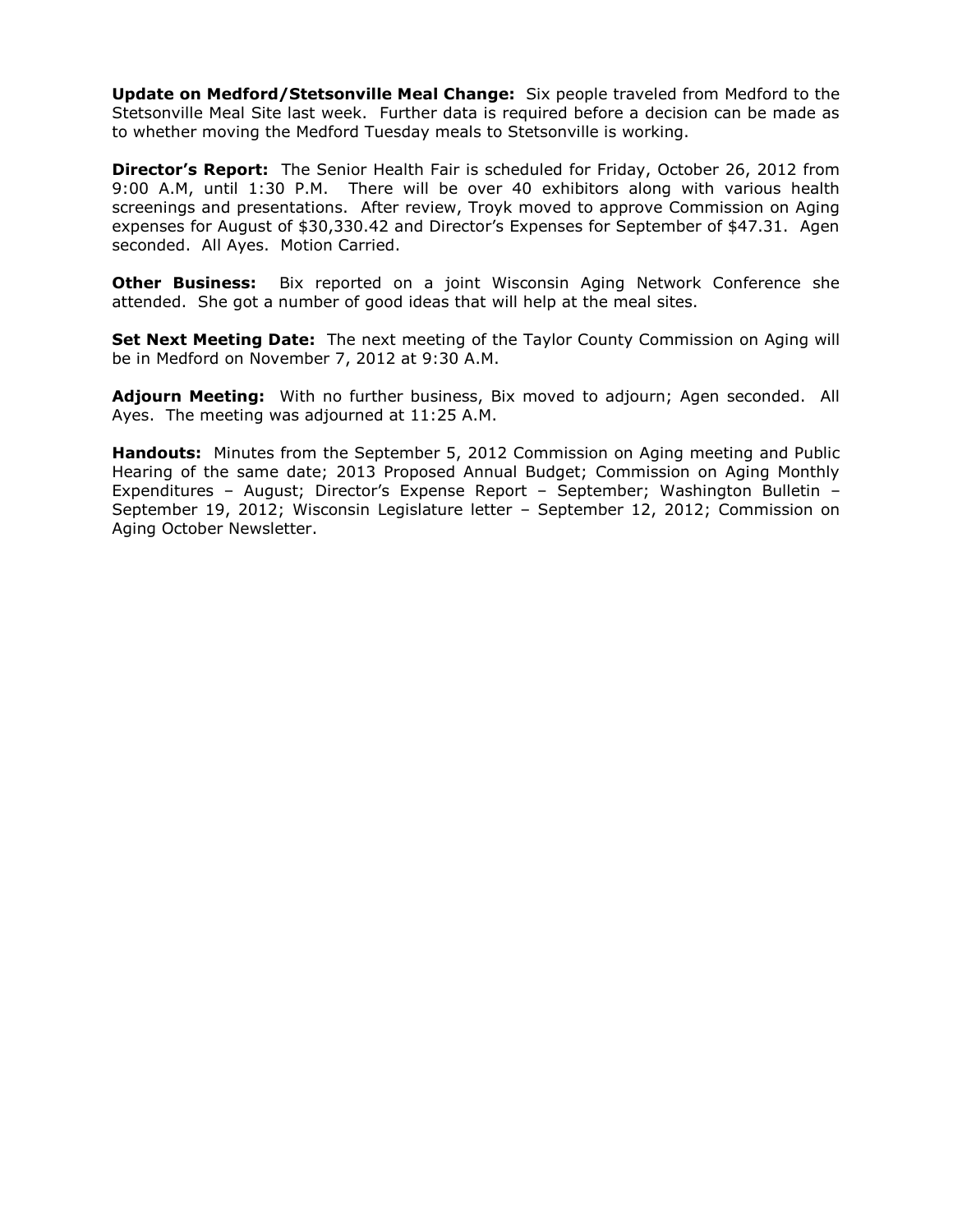**Public Hearing** Wednesday, September 5, 2012 – 11:00 A.M. Multi-Purpose Room

**Members Present:** Agen, Albrecht, Bix, Dubiak, Jochimsen, Madlon, Peterson, Thums, Troyk

# **Members Absent:** None

**Call to Order:** Chair Albrecht called the Public Hearing to order at 11:20 A.M. Also present were Commission On Aging Director Diane Niggemann; Aging & Disability Resource Center I & A Specialists Sue Nuernberger and Kris McMurray, and Stacy Rieck, Black River Industries. Introductions of all present were made.

**Public Input:** There was no public input.

**Review County Plan for Older People 2013-2015:** Director Niggemann reviewed the Draft of the County Plan for Older People 2013-2015. The review included the six State Mandated Focus Areas: Development of a system of home and community based services, Older Americans Act programs, Alzheimer's disease; emergency preparedness, evidencebased prevention programming, and family caregiver support. It also included the three Local Focus Areas: End of life decision making, collaboration with Taylor County Aging Council working toward an adult day care center, and working to create an integrated unit consisting of the Aging & Disability Resource Center and the Aging Unit.

**Aging & Disability Resource Center (ADRC) Presentation:** Nuernberger and McMurray then gave an overview of the services offered by the ADRC. Their services are free to the clients, and there are no income limits. Their clientele includes the over-60 population, the developmentally disabled, the physically disabled, and those individuals age 17.5-18 transitioning to adult services. They provide access to information and options counseling to help clients make decisions about their own lives in an informed manner. Ruth Ann Pipcorn provides elderly benefits information, and Don Meeder provides disability benefits information. The hours of operation are Monday through Friday from 8:00 A.M. – 4:30 P.M.

The Grand Opening for the ADRC of the Northwoods – Medford Satellite will be Tuesday, October 9, 2012 from 3-6 P.M.

**Adjournment:** With no further business, Bix moved to adjourn; Troyk seconded. All Ayes. The meeting was adjourned at 11:50 A.M.

**Handout:** Aging & Disability Resource Center of the Northwoods brochure.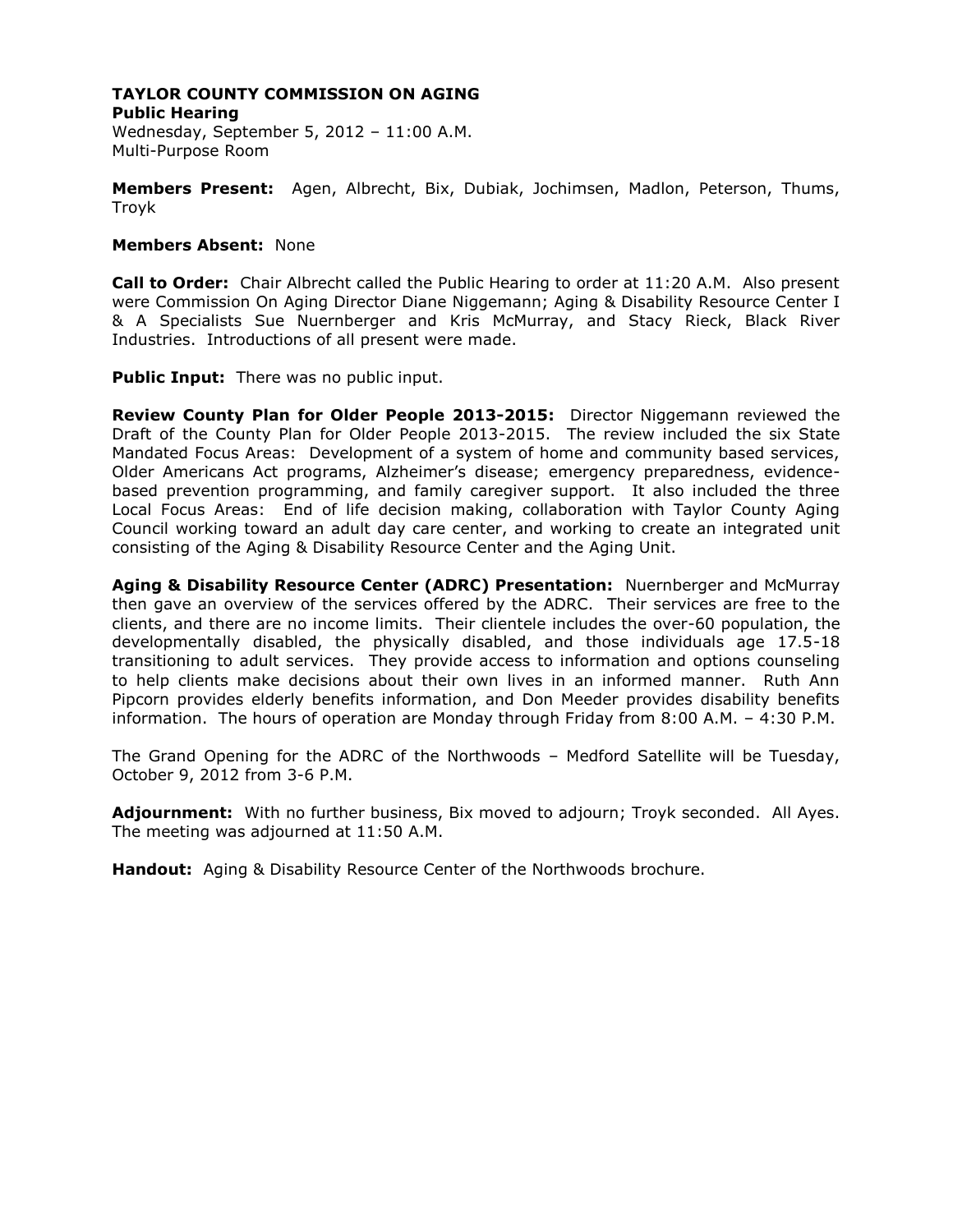Wednesday, September 5, 2012 - 9:30 A.M. Multi-Purpose Room

**Members Present:** Agen, Albrecht, Bix, Dubiak, Jochimsen, Madlon, Peterson, Thums, Troyk

#### **Members Absent:** None

**Call to Order:** Chair Albrecht called the meeting to order at 9:30 A.M. Also present were Diane Niggemann, Taylor County Commission on Aging Director, and Paul Thornton, Executive Director - Black River Industries.

**Approve Minutes of the July 12, 2012 Meeting:** Agen moved to approve the minutes of the July 12, 2012 meeting; Thums seconded. All Ayes. Motion Carried.

**Approve Agenda:** Thums moved to approve the agenda with fourteen items; Bix seconded. All Ayes. Motion Carried.

**Public Input:** Paul Thornton of Black River Industries (BRI) reported that they have just received a new bus for transportation. It has twelve seats and two wheel chair slots. All of their vehicles passed the recent State Patrol Inspection. They will be re-siding the south and west sides of their building to improve the appearance and energy efficiency. Northern Lights will be renting half the BRI building, and this should result in more work for BRI clients.

**Change in Serving Days at Medford Dining Site:** Recent attendance at the Medford Dining Site has been decreasing, especially on Tuesdays. Niggemann would like to close the Medford Site on Tuesdays on a trial basis and have the seniors go to the Stetsonville Site on that day. Thums moved to close the Medford Dining Site on Tuesdays on a trial basis, have the seniors go to the Stetsonville Site on that day, and provide transportation from the Medford Site to the Stetsonville Site at a cost of \$0.50 for the round trip. Jochimsen seconded. All Ayes. Motion Carried.

**Review & Act on the 2013-2015 Aging Unit Plan:** After some minor corrections, Troyk moved to approve the draft of the 2013-2015 Aging Unit Plan; Dubiak seconded. All Ayes. Motion Carried. A budget must accompany the Plan. Niggemann proposed the following revenue budget: Grants \$279,177; Donations C1-C2 \$84,000; Carryover C1-C2 \$40,640; Bus Donations \$5,350; County Match \$13,623; COP Meals \$58,000; United Way \$5,000; Care Call Fees, \$23,464; County Levy \$120,489; Commission On Aging Fund Balance \$14,664. Total Revenue: \$644,407. The expenditure budget is as follows: C1-A & C1-B Congregate Meal Program \$172,550; C2 - Home Delivered Program \$139,388; State Senior Community Service \$6,240; State Elderly Benefit Specialist \$57,954; 3D - Preventive Health \$2,668; 3B - Supportive Services \$31,594; Transportation Revenue \$86,740; 3E - Family Caregiver Support \$12,120; COA Expenditures paid through Taylor County tax levy \$120,489; COA Expenditures paid from Fund Balance \$14,664. Total Expenditures: \$644,407. Troyk moved to approve this budget; Agen seconded. 8 - Yes; 1 - No (Thums). Motion Carried.

**Review & Act on Request from Goodrich Meal Site for Increase for 2013 Expenses:**  Niggemann presented a request from the Goodrich Meal Site asking for an increase of \$30/month to cover the increase in expenses due to utilities, snow plowing, and maintenance. Troyk moved to increase by \$30/month the amount paid to the Goodrich Meal Site for expenses, bringing the total amount paid to \$75/month. Madlon seconded. All Ayes. Motion Carried.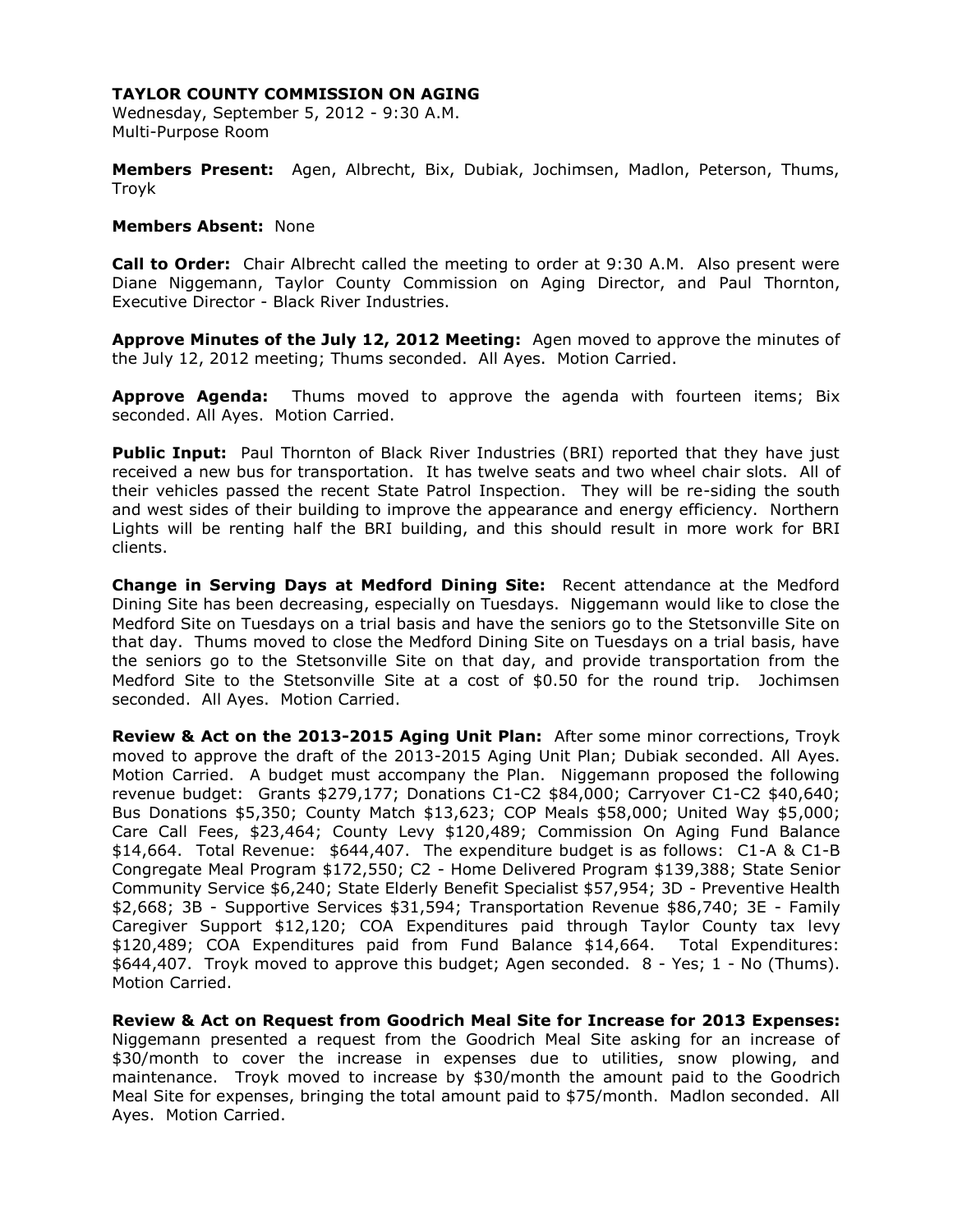**Review & Act on Request from Jump River Community Center for Increase for 2013 Meal Costs:** Jump River is requesting an increase of \$0.25/meal for 2013, raising the total amount per meal to \$5.75. Dubiak moved to approve an increase of \$0.25/meal for the Jump River Community Center for 2013 meals; Agen seconded. All Ayes. Motion Carried.

**Review & Act on Request from Black River Industries for Increase for 2013 Meal Costs:** Thornton requested a 3% increase in meal costs for the congregate meal site meals, and he plans to rely on the transportation clause of the existing contract for any increase in fuel costs. Bix moved to approve a 3% increase in meal costs for Black River Industries for 2013; Troyk seconded. All Ayes. Motion Carried.

**Director's Report:** Hanson & Goessl donated pork from a pig they purchased at the Taylor County Fair. This will go to the Stetsonville Meal Site. Daryl Young, the senior worker at the Gilman Meal Site will be leaving at the end of September. The Health Fair, scheduled for October 26, 2012, will have several candidates for state and federal office attending; this should result in more publicity and increased attendance for the Health Fair.

**Review/Approve July & August Director's and COA Monthly Expenditures:** After review, Thums moved to approve July Director's Expenses in the amount of \$97.34, August Director's Expenses in the amount of \$139.46, and July & August COA Monthly Expenditures in the amount of \$29,912.52. Peterson seconded. All Ayes. Motion Carried.

**Other Business:** There was no other business.

**Set Next Meeting Date:** The next meeting of the Taylor County Commission On Aging (and the Nutrition Council) will be Wednesday, October 3, 2012 starting at 9:30 A.M. It will be at the Gilman Meal Site.

**Adjournment:** With no further business, Troyk moved to adjourn; Dubiak seconded. All Ayes. The meeting was adjourned at 11:14 A.M.

**Handouts:** Minutes of the Taylor County Commission On Aging meeting of July 12, 2012; Draft County Plan for Older People 2013-2015; 2013 COA Expenditure Budget Worksheet; 2013 Nutrition Fund Expenditure Budget Worksheet; 2013 Commission On Aging Anticipated Revenue; 2013 Commission On Aging Anticipated Expenditures; 2013 Taylor County Aging Unit Budget; Director's Expense Reports for July 2012 and August 2012; COA Monthly Expenditures for July and August 2012; Taylor County Commission On Aging Newsletter – September 2012.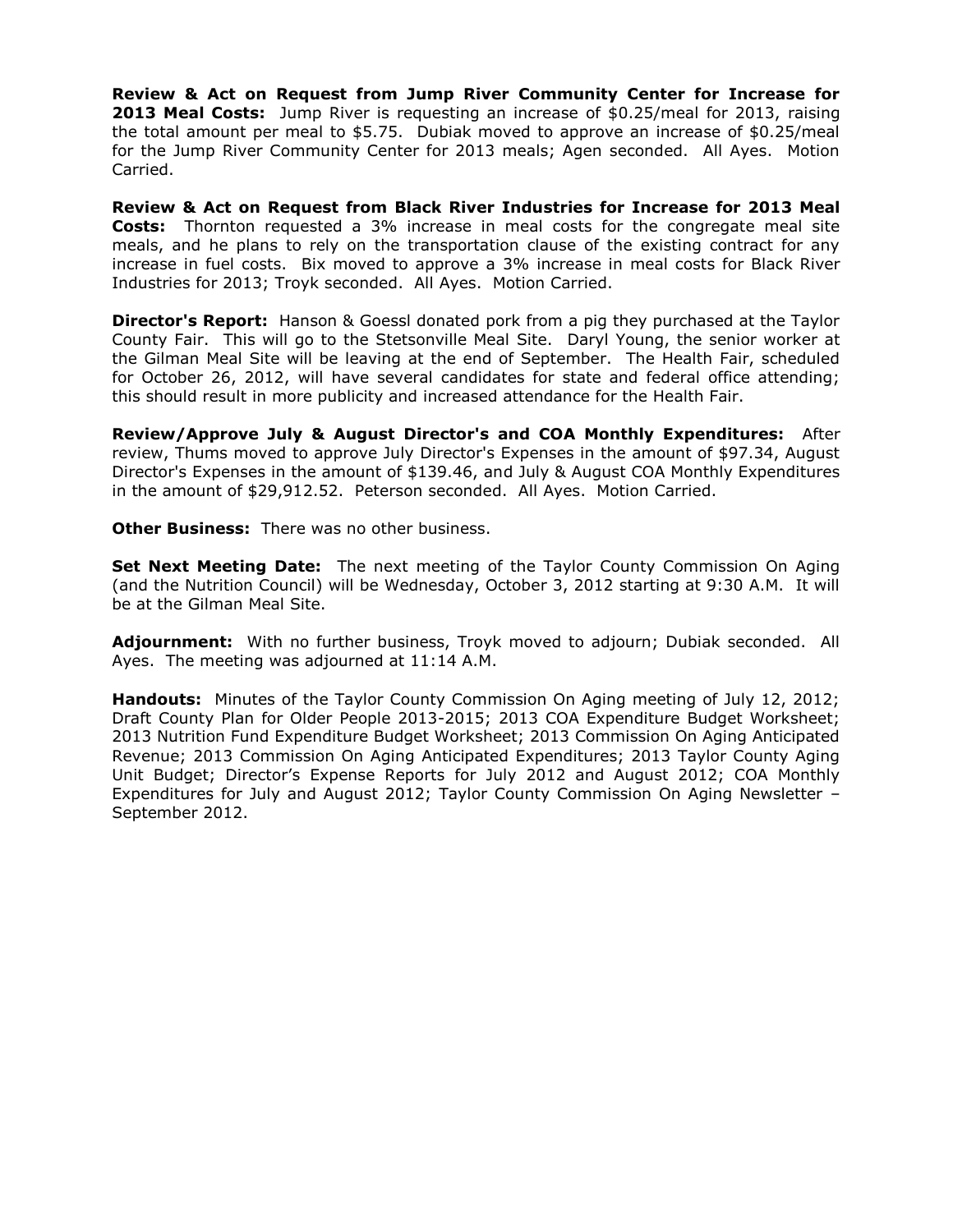**Thursday, July 12, 2012 – 9:30 A.M. Stetsonville Community Center – 412 East Centennial Avenue, Stetsonville, Wisconsin**

**Members Present:** Agen, Albrecht, Bix, Dubiak, Jochimsen, Madlon, Peterson, Thums, Troyk

## **Members Absent:** None

**Call to Order:** Chair Albrecht called the meeting to order at 9:30 A.M. Also present were Erin Meyer, Program Manager - Black River Industries; Marguerite Klingbeil, former Commission on Aging Member; Don Meeder, Disability Benefit Specialist at the Aging & Disability Resource Center of the Northwoods, and Diane Niggemann, Director of the Taylor County Commission on Aging.

**Approve Minutes of the June 6, 2012 Meeting:** Thums moved to approve the minutes of the June 6, 2012 Commission on Aging meeting; Troyk seconded. All Ayes. Motion Carried.

**Approve Agenda:** Bix moved to approve the agenda with thirteen items; Dubiak seconded. All Ayes. Motion carried.

**Public Input:** Meyer reported that Catholic Charities has appointed a new executive director as of January 10, 2013. He is Alan Rock. She also reported that the Black River Industries Golf Outing was highly successful with over \$6,000 in profits.

**Presentation by Don Meeder, Disability Benefit Specialist for the Aging & Disability Resource Center of the Northwoods:** Meeder stated that the Disability Benefit Specialist (DBS) serves people ages 18-59 with disabilities. They assist them with applying for benefits and the appeals process if necessary. They also help them get the benefits and care they need by directing them to the appropriate contacts. Meeder and the other DBS, Terese Poe, will handle all the DBS duties within the ADRC-NW.

**ADRC Update:** Niggemann reported that Kris McMurray will be starting as an ADRC Specialist on July 23, 2012; and Sue Nuernberger will be starting in the same position on July 24. The official soft opening of the ADRC-NW in Medford will be July 30, 2012.

**2013-2015 Aging Unit Plan:** Director Niggemann is currently the process of collecting information from various sources to use in preparing the three-year plan. The Plan must cover such issues as the development of a system of home and community-based services, Older Americans Act programs, Alzheimer's Disease and Related Disorders, emergency preparedness; evidence-based prevention programming, and family caregiver support. She will continue to work on developing the plan and then bring it before the Commission for final approval.

**Set Date for Public Hearing:** The three-year plan requires a public hearing for input from the community. This hearing will be Wednesday, September 5, 2012, either before or immediately after the Commission on Aging meeting.

**Director's Report:** The Greater Wisconsin Agency on Aging Resource is holding a conference in Wisconsin Dells on September 21 and 22. Commissions on Aging Members are entitled to attend the first day free of charge. Any Commission Member interested in attending should contact Niggemann.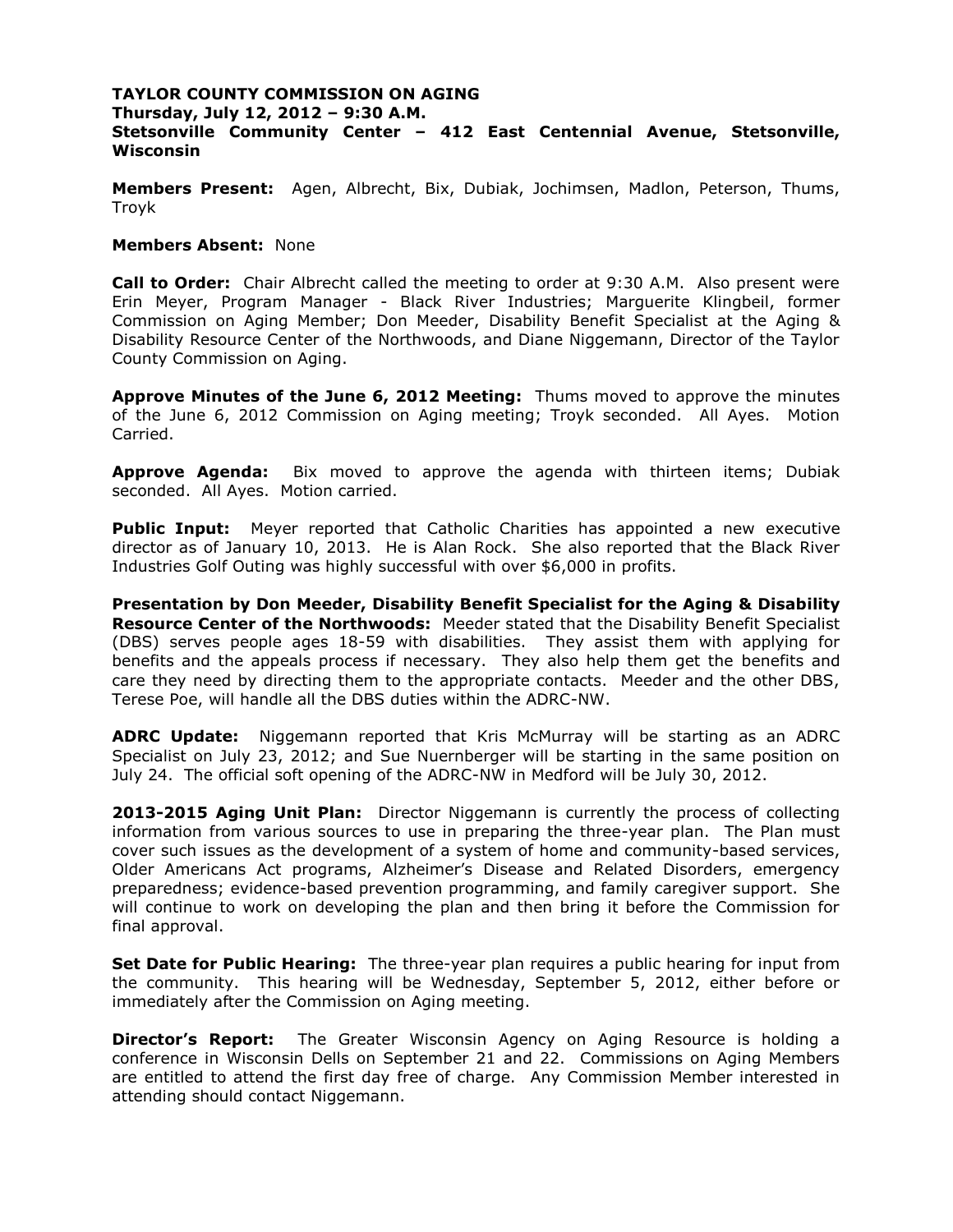Ruby's Pantry, a food distribution center, will have their first distribution on July 20. Anyone wishing to participate will pay \$15.00 for a generous amount of groceries.

Arlene Judnic is the new site manager at the Rib Lake Nutrition Site.

Senior Care is up for renewal again. This is a very important program to enable senior to get their prescriptions filled at a very low coast. Please contact our state legislators and ask them to support the renewal of this valuable program.

Niggemann is planning on having the two new ADRC-NW Specialists present to meet people on Senior Day of the Taylor County Fair.

**Review/Approve Director's & Other Monthly Expenditures:** After review, Thums moved to approve June Director's Expenses of \$198.90 and May/June Commission on Aging Expenditures of \$29,960.09. Agen seconded. All Ayes. Motion Carried.

**Other Business:** There will be a public forum to gather information regarding access to medical transportation concerns. The forum will be in Bayfield, Wisconsin on July 31, 2012.

**Set Next Meeting Date:** The next meeting of the Taylor County Commission on Aging will be Wednesday, 7, 2012 at 9:30 A.M. The September meeting will be September 5, 2012 at 9:30 A.M. and will immediately precede the Public Hearing for the 3-year plan. The October meeting will be Wednesday, October 3, 2012 and will be following by a Nutrition Council meeting. It will be in Gilman.

**Adjourn:** With no further business, Bix moved to adjourn; Madlon seconded. All Ayes. The meeting was adjourned at 11:12 A.M.

**Handouts:** ADRC-NW Brochures;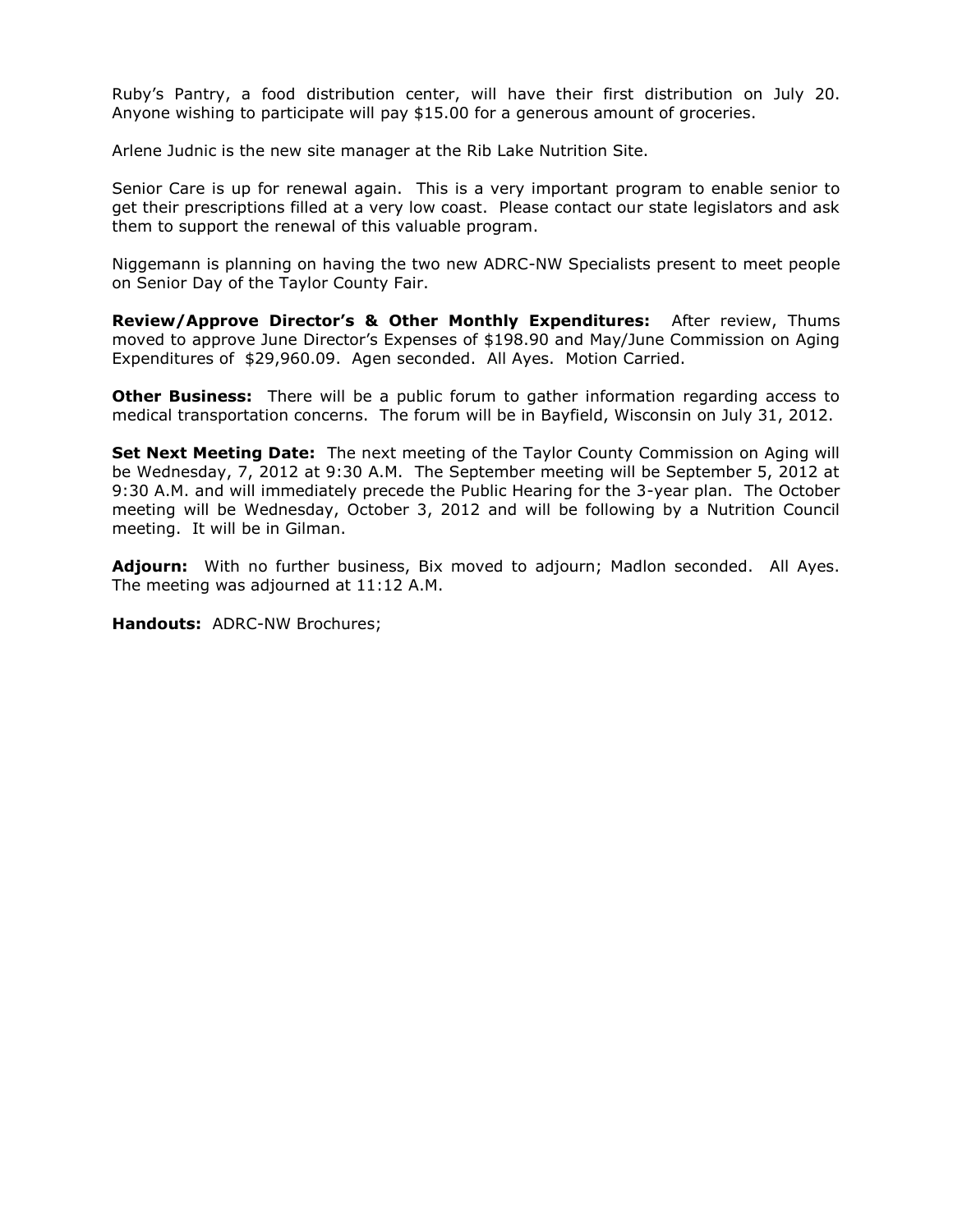Wednesday, June 6 2012 - 9:30 A.M. Multi-Purpose Building

**Members Present:** Agen, Bix, Dubiak, Jochimsen, Madlon, Peterson, Thums, Troyk. Albrecht arrived at 9:37 A.M.

#### **Members Absent:** None

**Call to Order:** Commission Member Thums called the meeting to order at 9:35 A.M. Also present were Stacey Reich, Black River Industries, and Diane Niggemann, Director, Taylor County Commission on Aging.

**Approve Minutes of the May 2, 2012 Meeting:** Agen moved to approve the minutes of the May 2, 2012 minutes; Dubiak seconded. All Ayes. Motion Carried.

**Approve Agenda:** Bix moved to approve the agenda with twelve items; Troyk seconded. All Ayes. Motion Carried.

Public Input: Stacey Reich reported that the Black River Industries Golf Outing is set for June 22<sup>nd</sup>. Their goal is to purchase a new forklift with the proceeds. Jim Gummerson will receive the Good Samaritan Award from Catholic Charities.

**ADRC Update:** Bix reported that employees are being hired for the various ADRC satellite offices in the ADRC of the Northwoods region. The Aging Departments for both Oneida County and Vilas County have moved into their new offices which will be shared with the ADRC offices in those counties. Furniture has arrived for the Medford office. Opening dates are not yet set, but soft openings are being planned for this summer.

**Approve United Way Application:** Niggemann has applied for a \$5,000 grant from United Way to help defray costs of food delivery. Troyk moved to approve the application; Bix seconded. All Ayes. Motion Carried.

**Three-Year Plan:** Niggemann asked Commission Members to talk with seniors and find out what they feel they want from the Commission, what they feel they need, and how the Commission can help them most.

**Director's Report:** Niggemann invited Commission Members to attend the Caregiver Conference in Ogema on June 15. There are about 25 vouchers still available for distribution to qualified seniors for use at the Farmers' Market. The Commission received an invitation from Logisticare to join their network for transportation. There have been many problems with the transition to Logisticare. In fact, the Aging & Disability Professionals Association of Wisconsin (ADPAW) is requesting an audit of Logisticare's performance. Niggemann will be purchasing a 2013 van with 85.21 and County match funds. The Personnel Committee approved filling the Rib Lake Site Manager position. The ad should be in this week's newspaper. The Finance Committee agreed to start paying the Stetsonville Centennial Community Center \$25/day for use as a nutrition site. This will start on June 1.

**Review & Approve Director's and COA Monthly Expenditures:** Bix moved to approve COA Monthly Expenditures of \$30,206.32 and Director's Expenses of \$110.14. Madlon seconded. All Ayes. Motion Carried.

**Other Business:** There was no other business.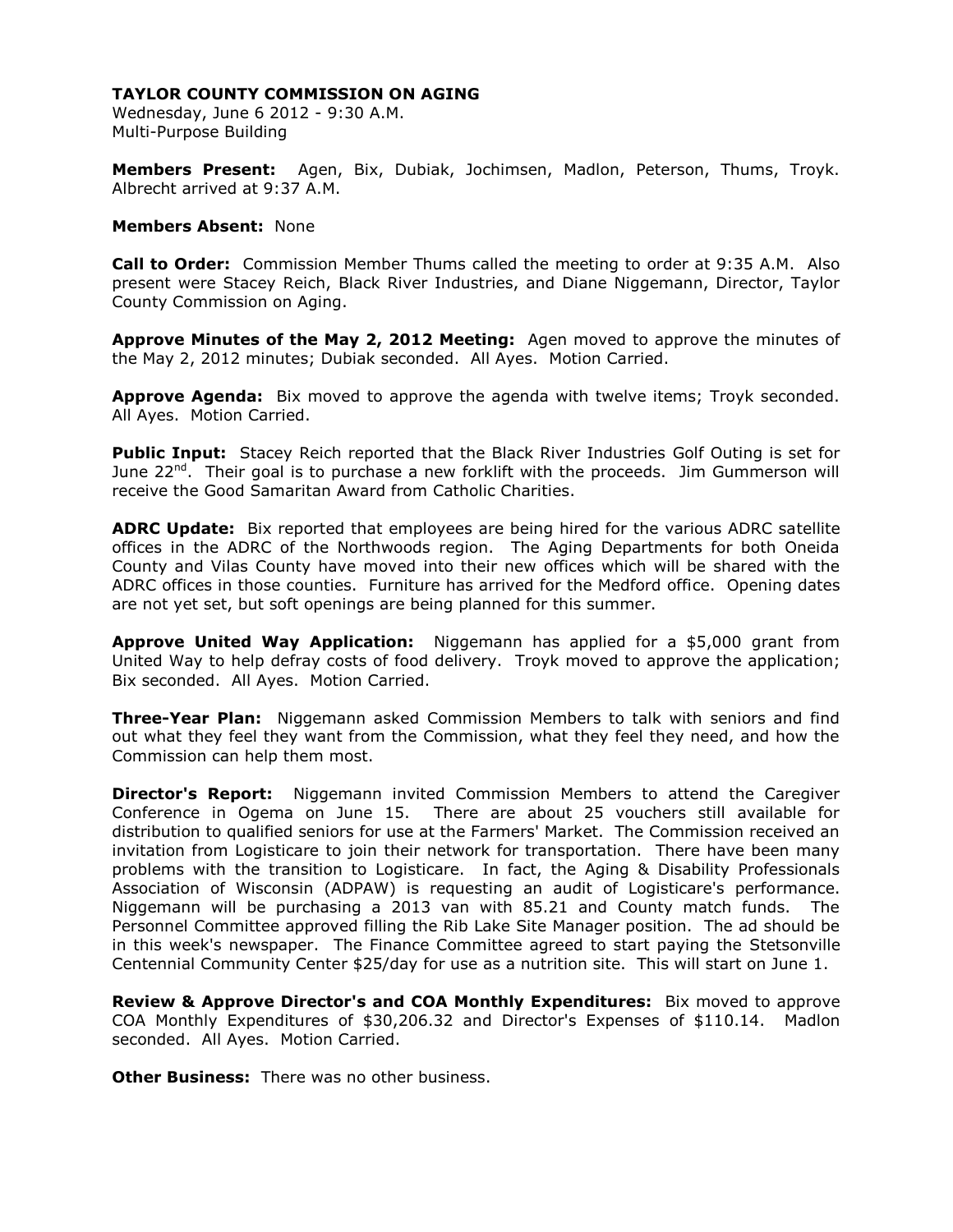**Set Next Meeting Date:** The next meeting of the Taylor County Commission on Aging will be Thursday, July 12, 2012 at 9:30 P.M. It will be at the Stetsonville Nutrition Site. A meeting of the Nutrition Council will follow immediately afterwards.

Adjournment: With no further business, Bix moved to adjourn; Thums seconded. All Ayes. The meeting was adjourned at 10:26 A.M.

**Handouts:** Taylor County Commission on Aging minutes of May 2, 2012; Director's Expense Report and COA Monthly Expenditures for May 2012; Taylor County Commission on Aging Newsletter for June, 2012.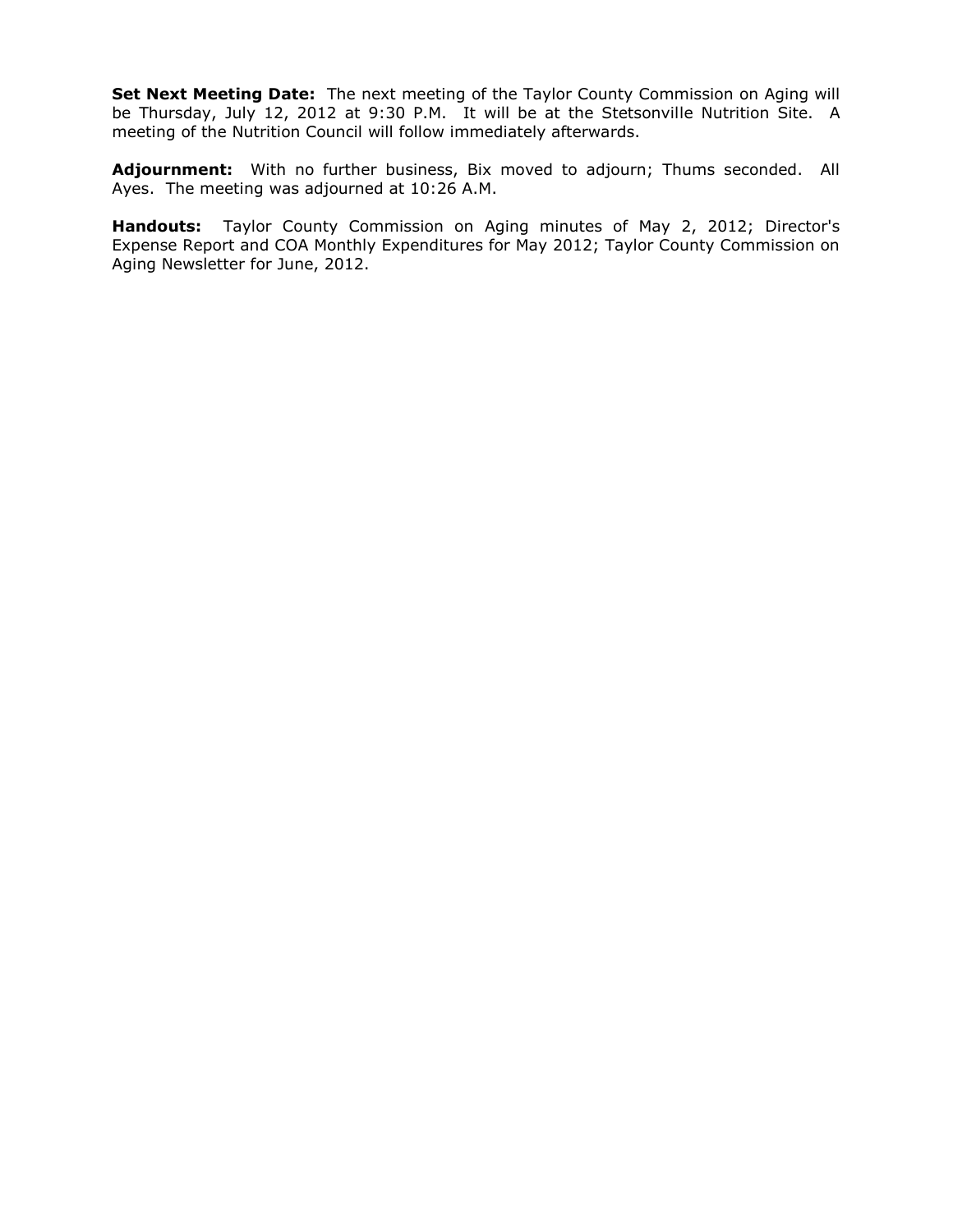Wednesday, May 2, 2012 - 9:30 A.M. Multi-Purpose Building

**Members Present:** Agen, Albrecht, Bix, Dubiak, Jochimsen, Madlon, Peterson, Troyk. Thums arrived at 9:56 A.M.

#### **Members Absent:** None

**Call to Order:** Chair Albrecht called the meeting to order at 9:31 A.M. Also present were Nancy Bellendorf, Board President - Neighbor-to-Neighbor; Dick Halopka, Board President - Centennial Community Center, and Diane Niggemann, Director - Taylor County Commission on Aging.

**Approve Minutes of the April 4, 2012 Meeting:** Troyk moved to approve the minutes of the April 4, 2012 meeting; Peterson seconded. All Ayes. Motion Carried.

**Approve Agenda:** Bix moved to approve the agenda with fourteen items; Agen seconded. All Ayes. Motion Carried.

**Public Input:** There was no public input.

**Neighbor-to-Neighbor Program - Nancy Bellendorf:** Bellendorf stated that this program is available to any Taylor County resident qualified under the income guidelines of the Taylor County Housing Authority. The group will assist residents in making modifications to their homes to increase safety and accessibility. They are currently applying for 501 (c) (3) non-profit status. Their fundraising starts with a kick-off breakfast on May 22. People can make donations of time and/or money to this very worthwhile cause. The group will work with Niggemann to make their services available for older people in the County through the Commission on Aging.

**ADRC Update:** Pam Parkkila, Regional Manager of the Aging and Disability Resource Center of the Northwoods, was originally scheduled to attend this meeting; but it was decided that she will attend when the ADRC satellite office in Medford opens. Bix reported that in September of last year the County Board originally decided to have the Medford ADRC satellite office be staffed by Taylor County employees. The Board then rescinded that action in October. They then rescinded that action and approved having the employees be Taylor County employees in February of this year. However, even though the County Board approved this, the Personnel Committee couldn't come to an agreement with the ADRC of the Northwoods over several issues; some of these issues were State mandates that could not be eliminated. So at the April County Board meeting, at the request of the ADRC of the Northwoods, the County Board decided not to have the satellite office be staffed by Taylor County employees. This is unfortunate because originally \$30,000 per year had been budgeted for supervision of these employees. This would have been money Taylor County would have received with no strings attached. However, that money is now lost because of the problems with establishing the agreement with the Personnel Committee.

**Review & Approve Request to Fill Rib Lake Site Manager Position:** The Rib Lake site manager has resigned her position, and the director asked for approval to replace that position. Adrianne Schneider and Judy Kraft have been filling in. The Commission thanks them for their efforts. Thums moved to authorize Niggemann to ask the Personnel Committee to approve filling this position; Troyk seconded. All Ayes. Motion Carried.

**Request from Stetsonville Community Center for Financial Assistance for Stetsonville Nutrition Site:** Dick Halopka gave a brief history of the Stetsonville Centennial Community Center. Because of rising costs, he is asking for rent to be paid for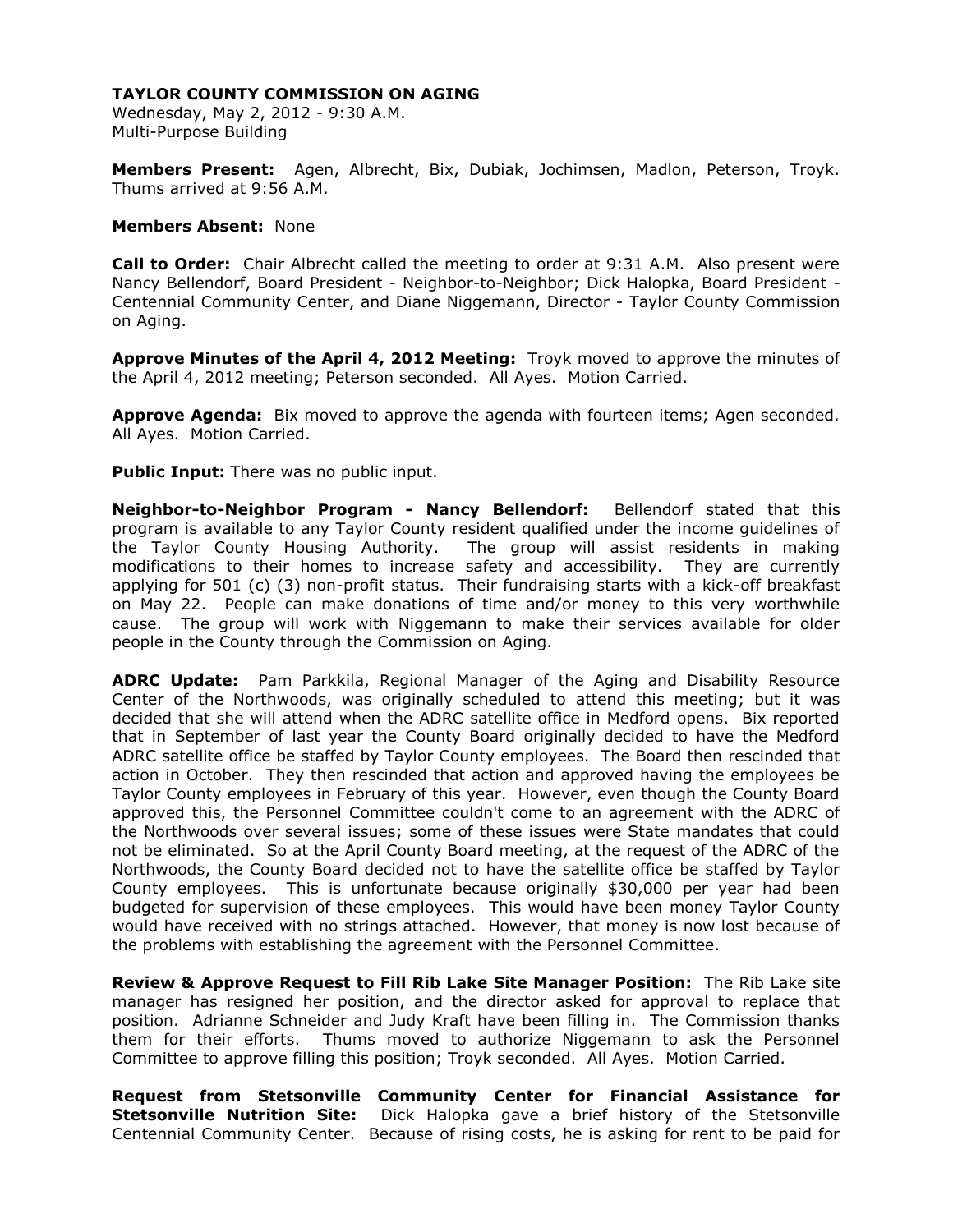the Center's use as a nutrition site. All the other nutrition sites in Taylor County are paid \$25/day when used as a meal site, except Jump River which gets \$30/day. Troyk moved to recommend to the Finance Committee that Centennial Community Center be paid \$25/day for its use as a nutrition site. The motion further recommended that this payment start as soon as possible; but if this year's budget does not allow for it, then the payment would start in January 2013. Bix seconded the motion. All Ayes. Motion Carried. There were some other minor issues that Halopka mentioned, but these will be handled administratively.

**Discussion on 3-Year Aging Plan:** Niggemann reported that she is working on ways to achieve our goals for providing and improving services to seniors in Taylor County. She will be bringing the 3-year plan to the Commission for approval at a later date.

**Director's Report:** This month's Chat & Snack will feature the new County Veteran's Service Officer, Josh Sniegowski. The seven-week Stepping On program has fourteen participants and is designed to help prevent falls. A Caregiver Conference will be held at the Ogema Baptist church on June 15. The AARP Drivers Safety Program will be May 23. On June 5 vouchers will be available on a first-come, first serve basis for the Farmer's Market.

**Review & Approve Director's and COA Monthly Expenditures:** Bix moved to approve Director's expenses of \$152.52 and Commission on Aging April 2012 expenses of \$27,845.95; Troyk seconded. All Ayes. Motion Carried.

**Other Business:** There will be some shifts in State funding for aging programs in 2013, but no specific information on allocations to the individual counties is available yet. The State is trying to minimize the impact on counties, especially rural counties.

**Set Next Meeting Date:** The next meeting of the Taylor County Commission on Aging will be Wednesday, June 6, 2012 in Medford.

Adjournment: With no further business, Bix moved to adjourn; Agen seconded. All Ayes. The meeting was adjourned at 10:54 A.M.

Handouts: Commission on Aging April 4, 2012 minutes; Neighbor-to-Neighbor brochure and fundraising letter; April "Administration for Community Living" publication; "Profile of People Waiting for Long-Term Care Programs"; May 2012 Commission on Aging newsletter.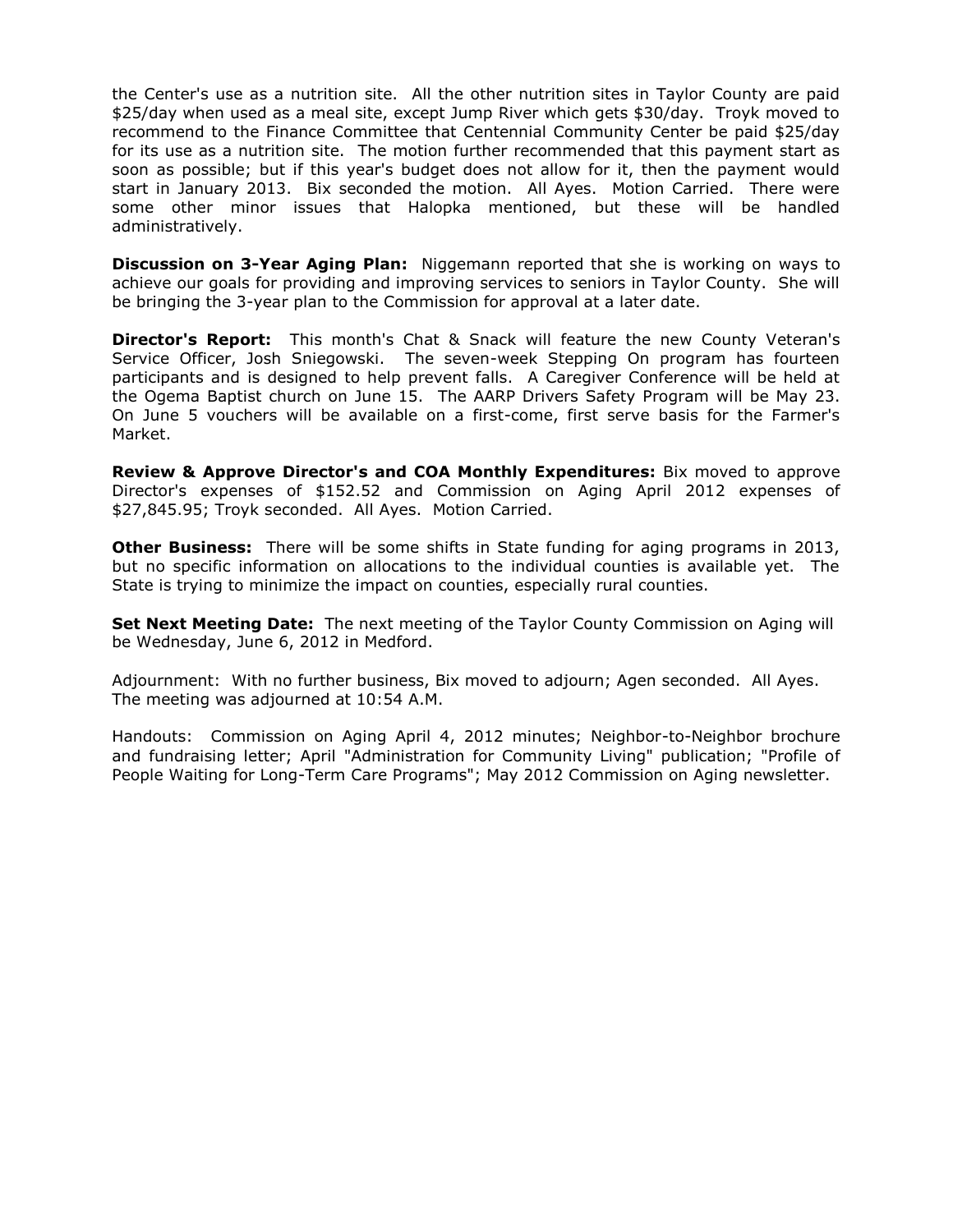Wednesday, April 4, 2012 - 9:30 A.M. Multi-Purpose Building

**Members Present:** Agen, Albrecht, Bix, Brooks, Jochimsen, Peterson, Thums, Troyk

**Members Absent:** Dubiak (Excused)

**Call to Order:** Chair Albrecht called the meeting to order at 9:30 A.M. Also present were Stacy Reich of Black River Industries and Commission on Aging Director Niggemann. Michelle Brehm of the Commission on Aging was also present through Item Six, "2011 Year-End Reports".

**Approve Minutes of the February 22, 2012 Meeting:** Agen moved to approve the minutes of the February 22, 2012 meeting; Jochimsen seconded. All Ayes. Motion Carried.

**Approve Agenda:** Bix moved to approve the agenda with thirteen items; Troyk seconded. All Ayes. Motion Carried.

**Public Input:** There was no public input.

**ADRC Update:** A "soft" opening of the various satellite offices of the ADRC of the Northwoods will probably take place in May of this year. Family Care caps have been lifted which means that those counties which currently have Family Care will be able to extend coverage to more people in their respective counties. The remodel of our local ADRC facility is finished, and Director Niggemann expressed thanks to the Taylor County maintenance people for all their assistance during the remodel. Frontier is currently working on the telephone system. Furniture and signage quotes are being requested.

**2011 Year-End Reports:** The Commission reviewed the 2011 Budget/Expenses/Cash Balances report for the year ending December 31, 2011.

**Review/Approve LITE Foundation Request for Funds:** Agen moved to approve submission of an application to the Weather Shield LITE Foundation for \$1,000 to be used for nail care; Troyk seconded. All Ayes. Motion Carried.

**Changes to 3D Funding:** In the past, 3D funding has been used for such things as medication management, podiatry services, an exercise program, and the Health Fair. However, new regulations mean that only evidence-based programs can receive 3D funding. Evidence-based programs are those that have pre- and post-program assessment to determine results. Director Niggemann will find other funding for the services that were previously offered under 3D and use the 3D funds for programs such as Powerful Tools for Caregivers and Stepping On.

**Director's Report:** The Commission received \$5,000 from United Way. A Caregiver's Conference will be held again this year in Ogema. Lisa Cerasoli, an actress who appeared on the soap opera General Hospital and who cared for her grandmother, will be the featured speaker.

**Review/Approve Director's and Other Monthly Expenditures:** Bix moved to approve February Director's Expenses of \$81.51, March Director's Expenses of \$114.74, and February-March Commission on Aging Expenditures of \$38,517.66. Troyk seconded. All Ayes. Motion Carried.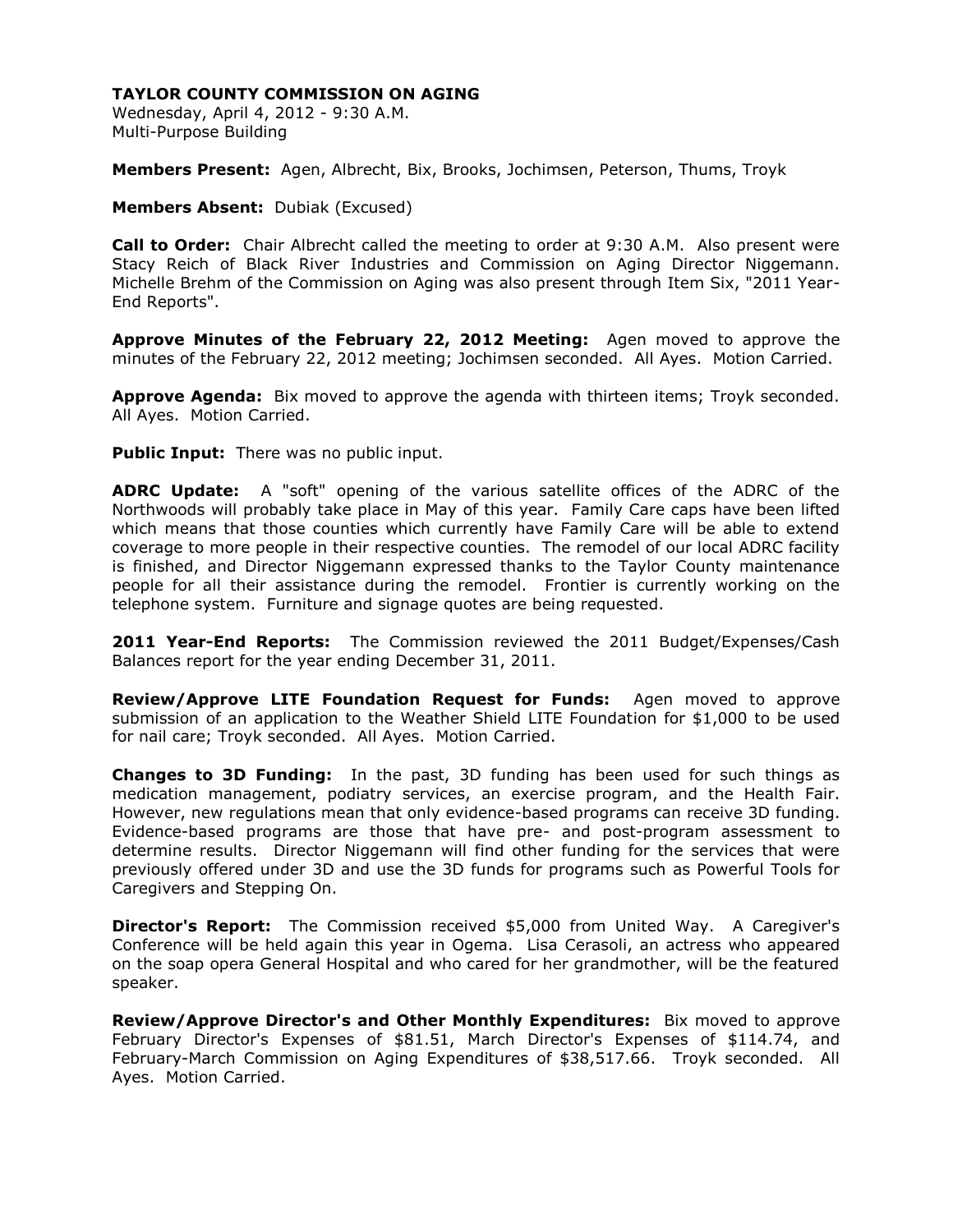**Other Business:** The Volunteer Recognition Banquet is set for Friday, April 20, 2012. The Commission thanked outgoing Chair Albrecht and outgoing Member Brooks for their many years of services to the aging population of Taylor County.

**Set Next Meeting Date:** The next meeting of the Commission on Aging will be Wednesday, May 2, 2012 at 9:30 A.M.

**Adjourn Meeting:** With no further business, Bix moved to adjourn the meeting; Agen seconded. All Ayes. The meeting was adjourned at 10:58 A.M.

Handouts: Commission on Aging February 22, 2012 minutes; 2011 Budget/Expenses/Cash Balances Report; February 2012 Director's Expense Report, March 2012 Director's Expenses Report; February-March 2012 Commission on Aging Monthly Expenditures; March Commission on Aging Newsletter; April 2012 Commission on Aging Newsletter.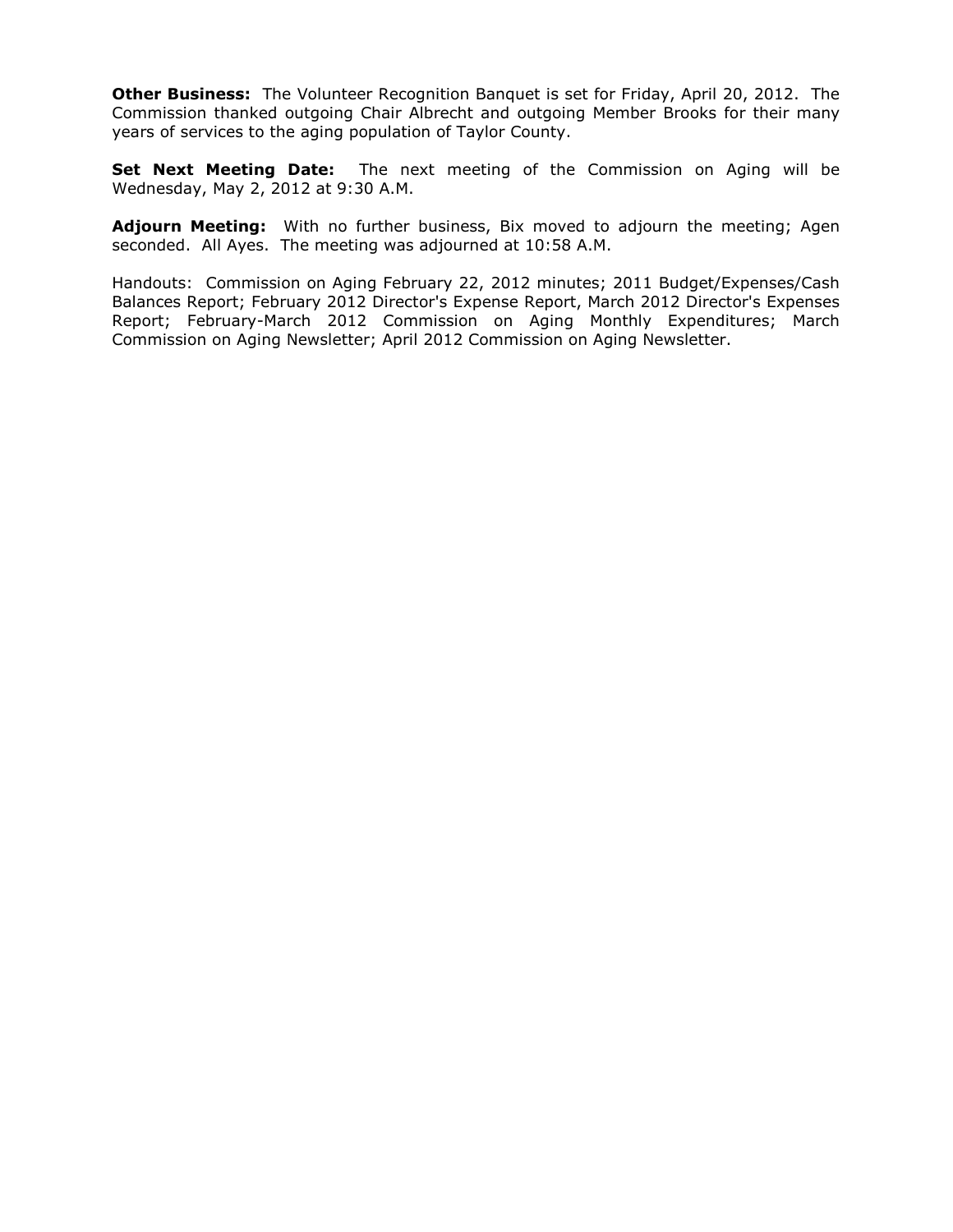Wednesday, February 22, 2012 - 9:30 A.M. Multi-Purpose Building

## **Members Present:**

Agen, Albrecht, Bix, Brooks Dubiak, Jochimsen, Peterson, Thums

#### **Members Absent:**

Troyk (Excused)

## **Call to Order:**

Chair Albrecht called the meeting to order at 9:30 A.M. Also present were Commission on Aging Director Niggemann and Taylor County Human Resources Manager Marie Koerner.

## **Approve Minutes of the February 1, 2012 & February 8, 2012 Meetings:**

Thums moved to approve the minutes of the February 1, 2012 and February 8, 2012 meetings. Dubiak seconded. All Ayes. Motion Carried.

## **Approve Agenda:**

Bix moved to approve the agenda with fourteen items; Thums seconded. All Ayes.

## **Public Input:**

There was no public input.

## **ADRC Update:**

The Taylor County Board of Supervisors voted 14-1 to join the Long-Term Care District with Oneida, Vilas, and Forest Counties along with the Forest County Potawatomi Community, the Lac du Flambeau Band of Lake Superior Chippewa Indians, and the Sokaogon Chippewa Community. The Board also voted 9-6 to contract with the ADRC of the Northwoods for two of our employees to staff the local ADRC office. At this time, it is anticipated that the Taylor County satellite office will open on April 2, 2012.

## **Discussion/Action on Aging & Disability Resource Center (ADRC) Information & Assistance (I&A) Specialist Job Description:**

The Commission reviewed the ADRC Specialist job description. Bix moved to approve it with two minor changes; Thums seconded. All Ayes. Motion Carried.

# **Discussion/Action on ADRC Oversight Committee:**

Bix moved to have a regular update from the ADRC of the Northwoods presented to the Taylor County Commission on Aging. Thums seconded. All Ayes. Motion Carried.

# **Discussion/Action on ADRC Employee Supervision by Commission on Aging Director:**

The ADRC of the Northwoods will contract with Taylor County for two employees to staff the local ADRC office. Thums moved to have the Commission on Aging Director be the supervisor of these two employees. Dubiak seconded. All Ayes. Motion Carried.

#### **Review/Approve 2011 Self-Assessment:**

The Commission reviewed the Bureau of Aging and Disability Resources Aging Unit Self-Assessment - 2011. Bix moved to approve this document and send it to the Greater Wisconsin Agency on Aging Resources; Agen seconded. All Ayes. Motion carried.

#### **Director's Report:**

The Volunteer Recognition Banquet will be Friday, April 20, 2012 at the Stetsonville Nutrition Site. A seven-week series called Stepping On will be presented in several communities in the County to help prevent falls. The Wisconsin State Senate has approved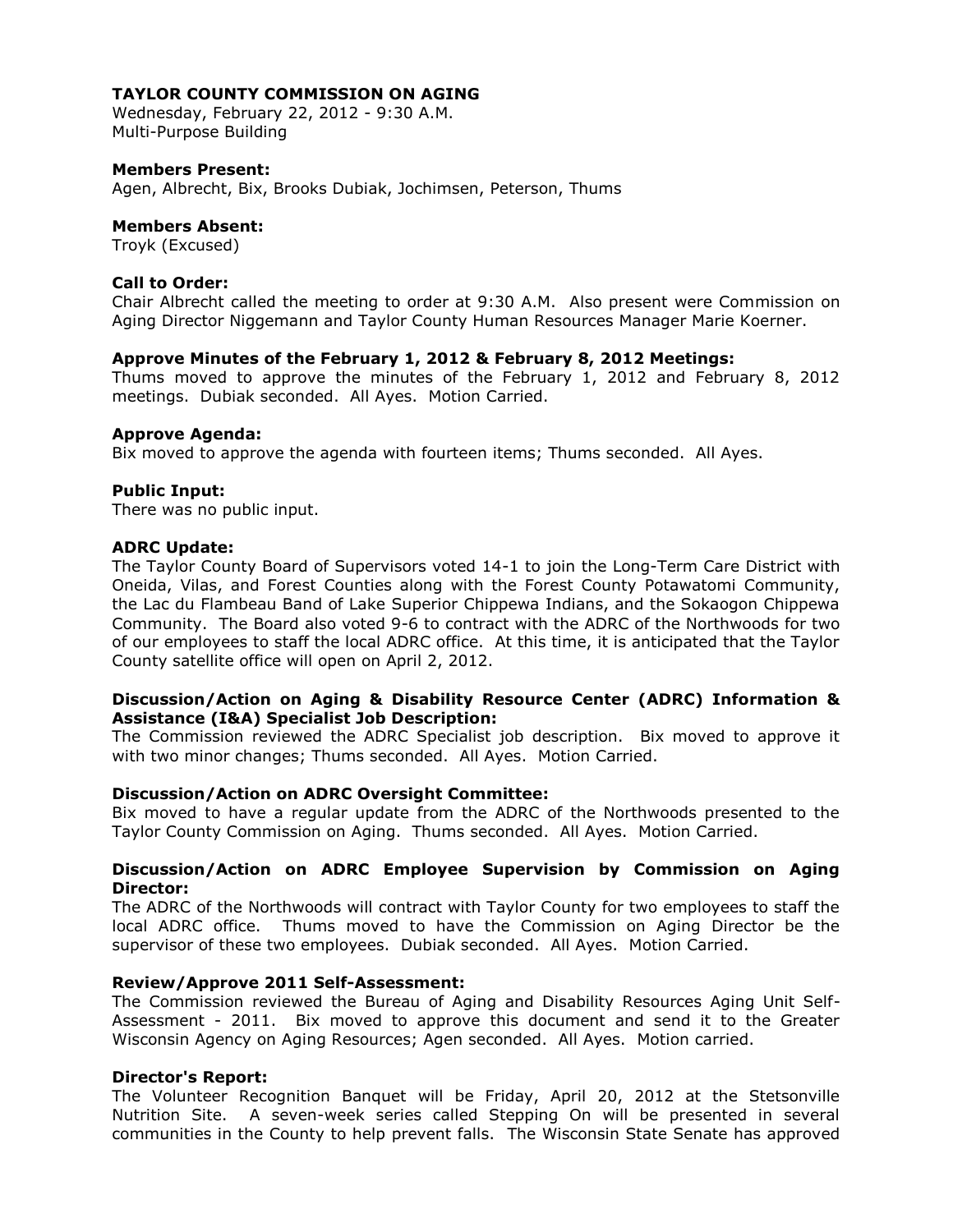the removal of caps and the expansion of Family Care in Wisconsin. The State Assembly is working on a similar bill.

## **Review/Approve Director's and Other Monthly Expenditures:**

The Director's Expense Report was not available at this time. Agen moved to approve Commission on Aging Monthly Expenditures of \$30,077.41; Dubiak seconded. All Ayes. Motion Carried.

#### **Other Business:**

The March Chat & Snack will be held on Wednesday, March 7, 2012 and cover how to use the "new" technology. Todd Lundy from Radio Shack will present.

## **Set Next Meeting Date:**

The next meeting of the Taylor County Commission on Aging will be Wednesday, April 4, 2012 at 9:30 A.M. It will be held in Medford and be followed by a Nutrition Council meeting at the Medford Nutrition Site.

**Adjournment:** With no further business, Bix moved to adjourn; Dubiak seconded. All Ayes. The meeting was adjourned at 11:37 A.M.

**Handouts:** Taylor County Commission on Aging minutes of February 1, 2012 and February 8, 2012; Job Description - ADRC Information and Assistance Specialist; Job Description - ADRC Local Supervisor; Bureau of Aging & Disability Resources Aging Unit Self-Assessment - 2011; Commission on Aging Monthly Expenditures for January & February.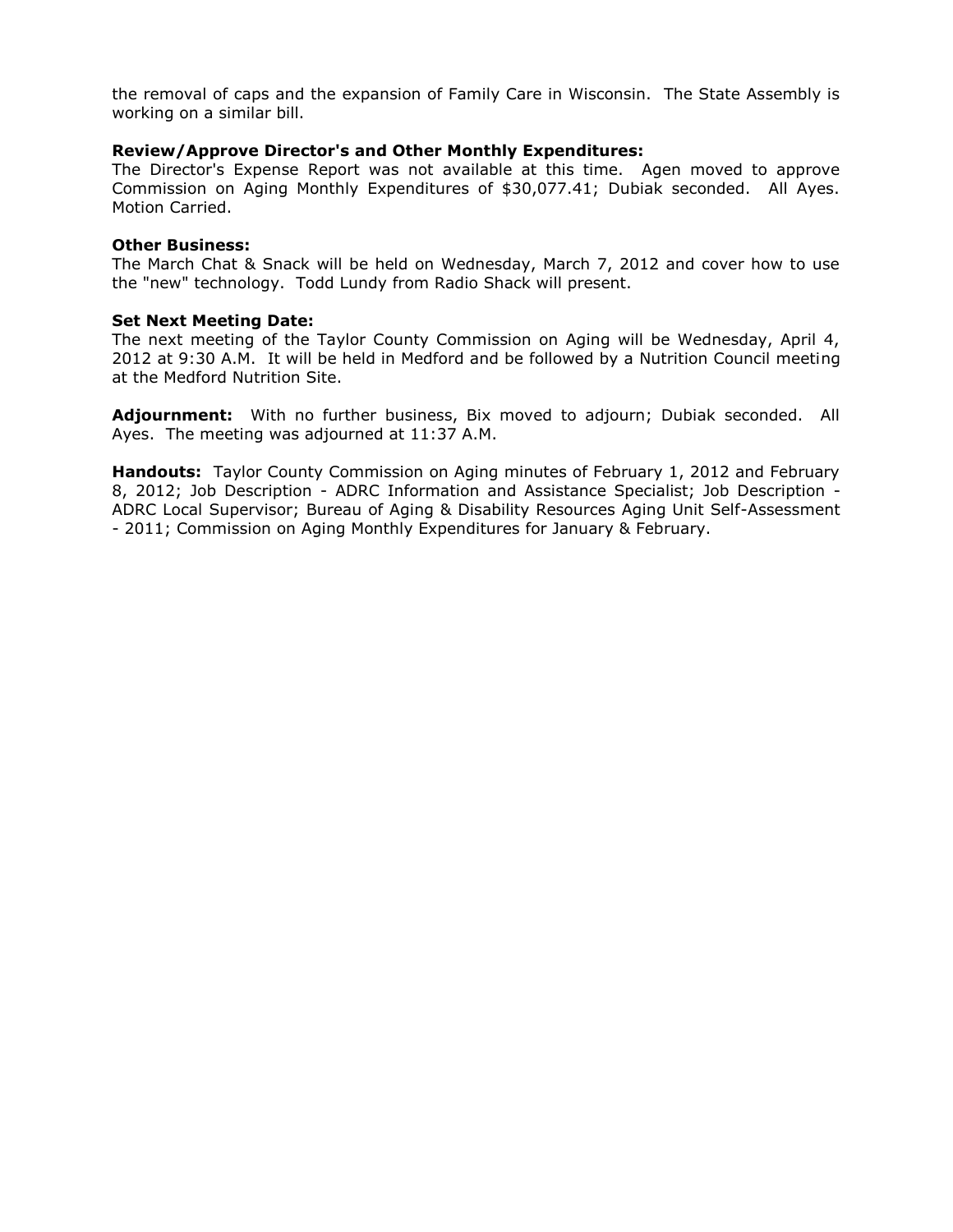Wednesday, February 8, 2012 - 9:30 A.M. Multi-Purpose Room

**Members Present:** Agen, Albrecht, Bix, Brooks, Dubiak, Jochimsen, Peterson, Thums, Troyk

#### **Members Absent:** None

**Call To Order:** Chair Albrecht called the meeting to order at 9:30 A.M. Also present was Commission on Aging Director Diane Niggemann.

**Approve Agenda:** Bix moved to approve the agenda with five items; Troyk seconded. All Ayes. Motion Carried.

**Review/Approve Resolution for Taylor County to Provide Two Employees to the Aging & Disability Resource Center:** After discussion, Troyk moved to send to the Taylor County Board of Supervisors for their approval the Resolution for Taylor County to Provide Two Employees to the Aging & Disability Recourse Center. Agen seconded the motion. All yes. Motion Carried.

**Review/Approve Black River Industries Proposed Meal Charges for 2012:** Black River Industries proposed a change in meal charges from \$5.50/meal in 2011 to \$5.83/meal in 2012. Bix moved to approve the change in meal charges from \$5.50/meal to \$5.83/meal; Peterson seconded. All Ayes. Motion Carried.

**Adjourn Meeting:** With no further business, Bix moved to adjourn; Dubiak seconded. All Ayes. The meeting was adjourned at 9:55 A.M.

**Handouts:** Resolution Requesting Taylor County to Provide Two Employees to the Aging and Disability Resource Center (ADRC)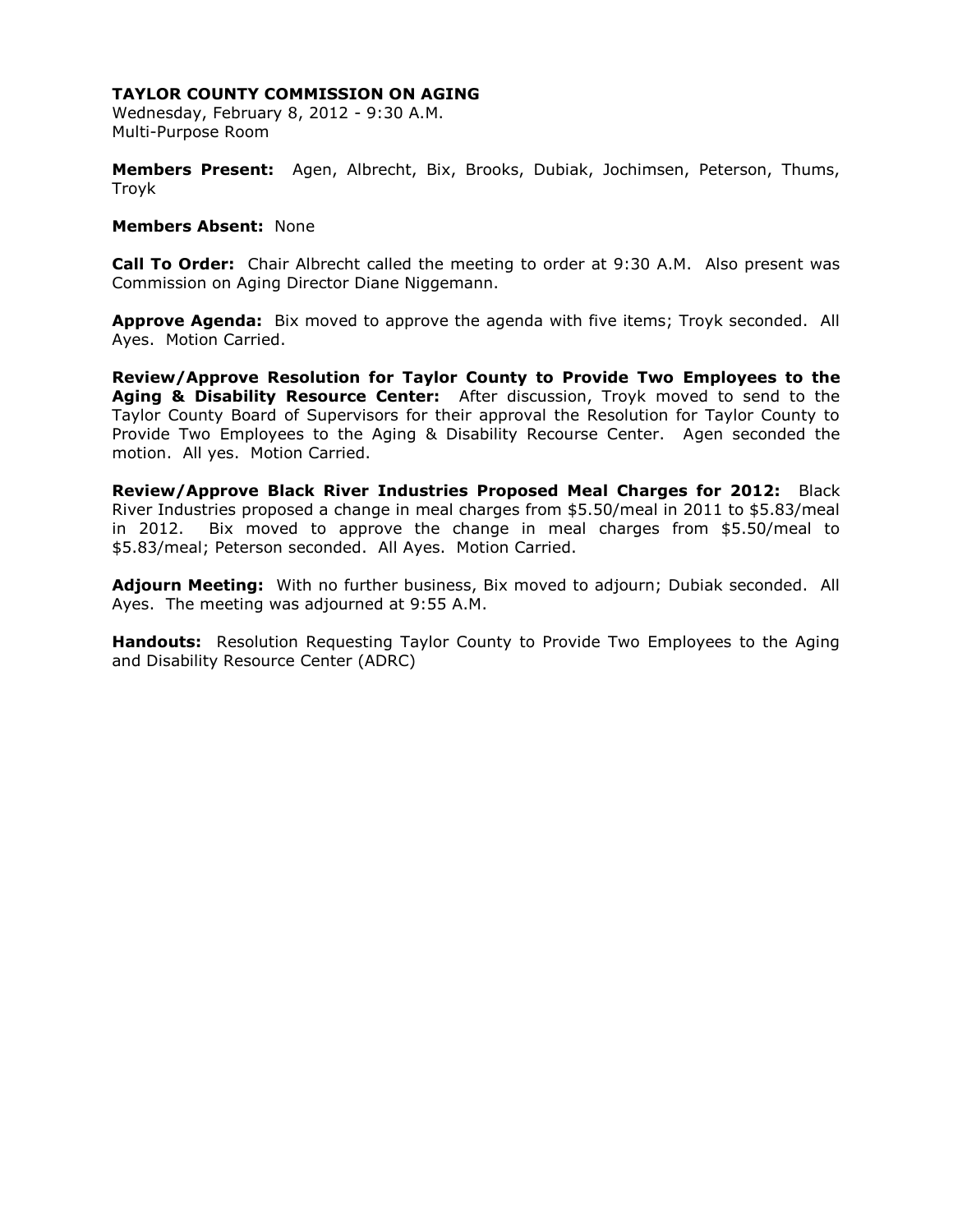Wednesday, February 1, 2012 - 9:30 A.M. Multi-Purpose Building

**Members Present:** Agen, Albrecht, Bix, Brooks, Dubiak, Jochimsen, Peterson, Thums

**Members Absent:** Troyk (excused)

**Call To Order:** Chair Albrecht called the meeting to order at 9:36 A.M. Also present were Stacey Rieck, Black River Industries, and Commission on Aging Director Diane Niggemann.

**Approve Minutes of the January 3, 2012 Meeting:** Thums moved to approve the minutes of the January 3, 2012 meeting; Agen seconded. All Ayes. Motion Carried.

**Approve Agenda:** Bix moved to approve the agenda with twelve items; Thums seconded. All Ayes. Motion Carried.

**Public Input:** Rieck reported that Black River Industries (BRI) had a couple minor problems uncovered in their annual health and safety inspection. These problems were easily resolved. BRI wants to establish a volunteer program, and policies covering this are being developed. Alan Rock is the new Associate Director at Catholic Charities; he has worked with the Challenge Center, a Catholic Charities affiliate agency similar to Black River Industries.

**Review & Approve Aging Unit Self-Assessment:** This item was not available for review at this time and will be on the agenda for March.

**Aging & Disability Resource Center (ADRC) Update:** Niggemann announced that the Taylor County Buildings & Grounds Committee approved the remodel of the Commission on Aging offices to encompass the new ADRC offices. Al Reimer got the contract for the remodel at \$9,345. It is hoped that the ADRC will open in Medford on April 2, 2012. The County Board will vote on the ADRC of the Northwoods Long-Term Care District on February 13.

**Review & Approve Resolution for the ADRC of the Northwoods to Become a Long-Term Care District:** Thums moved to send the resolution for the ADRC of the Northwoods Long-Term Care District to the Taylor County Board of Supervisors for approval. Dubiak seconded. All Ayes. Motion carried.

**Director's Report:** Niggemann attended a Planning & Service Area meeting which discussed the fact that hospitals will soon be fined if patients are re-admitted within 30 days of discharge. The Commission on Aging provides Meals That Heal as part of the transition care programs that hospitals are developing to eliminate the need for re-admission. Other services that hospitals are using include assisted living in nursing homes and physical therapy. The Stepping On program is designed to eliminate falls and is available to anyone who has falling issues.

The State of Wisconsin reported that Taylor County's Farmer Market vouchers received a 93% usage rate which is extremely high and shows that people really appreciate the opportunity to use the vouchers for home-grown produce.

Dr. Perry Arndt is presenting at this month's Chat & Snack; he will discuss vision problems. In March, Radio Shack will present "Technology 101: How to Use Those New Tech Devices". The Health Fair is scheduled for Friday, October 26, 2012.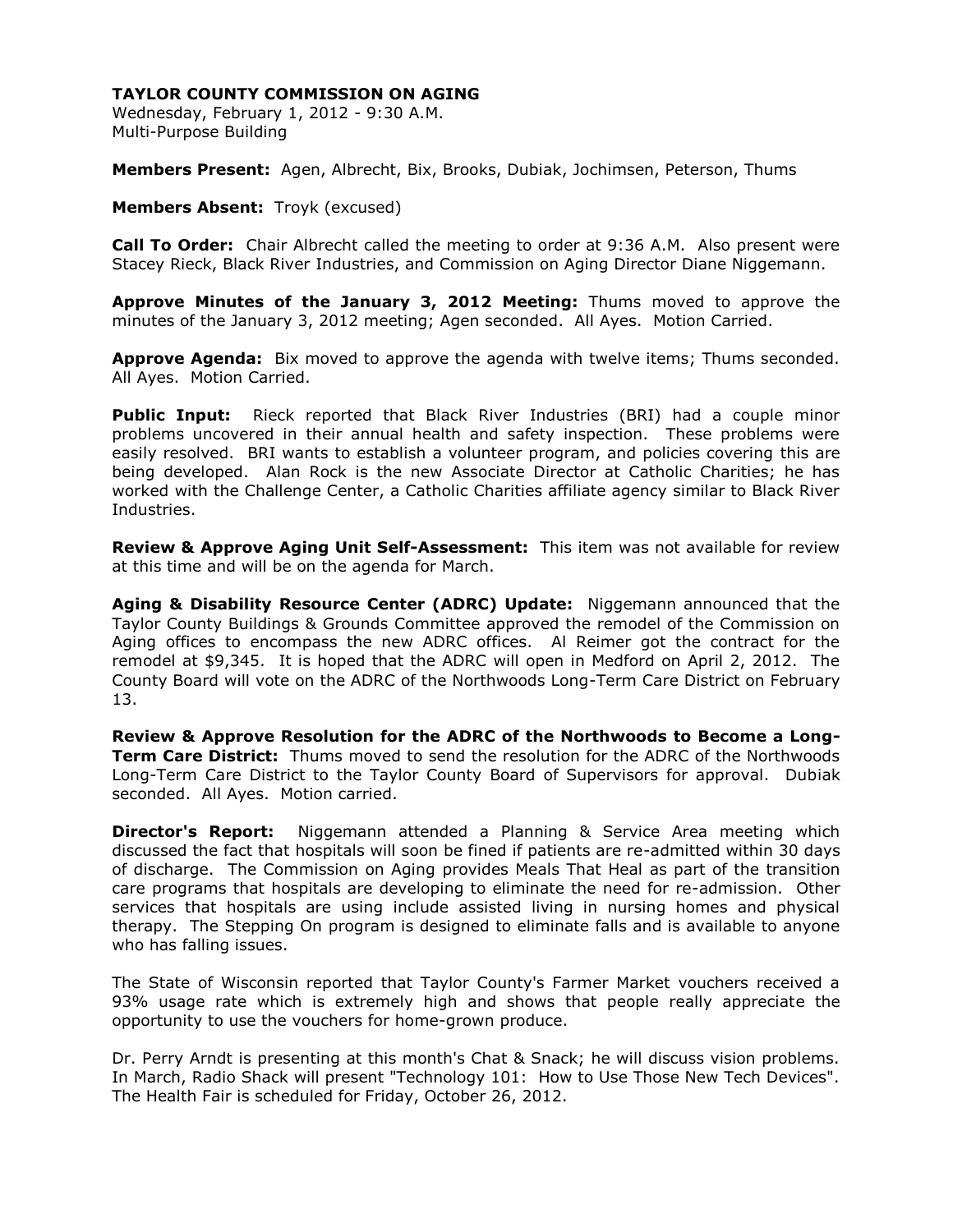Elderly Benefit Specialist Pipkorn has just started providing Homestead Tax Credit assistance.

**Review & Approve Director's and Other Monthly Expenditures:** Bix moved to approve Director's Expenses in the amount of \$134.47 and Commission on Aging December-January Expenditures in the amount of \$25,369.62. Agen seconded. All Ayes. Motion Carried.

**Other Business:** ADRC Board Member Bix will be attending a Long-Term Care Advisory Committee in Merrill this May. She asked Commission on Aging members to submit any problems concerning lack of services for the aging and disabled population at the March meeting.

**Set Next Meeting Date:** The next meeting of the Taylor County Commission on Aging will be Wednesday, March 7, 2012 at 9:30 A.M.

**Adjourn Meeting:** With no further business, Bix moved to adjourn the meeting; Dubiak seconded. All Ayes. The meeting was adjourned at 10:59 A.M.

**Handouts:** Minutes from the January 3, 2012 Commission on Aging meeting; "Resolution to Proceed with Creation of ADRC of the Northwoods Long-Term Care District"; January 2012 Director's Expense Report; December-January 2011 COA Monthly Expenditures; Leadership Council of Aging Organizations' "Fact Sheet: The Older Americans Act"; January 26, 2012 Washington Bulletin; press release from Catholic Charities Bureau Diocese of Superior - Alan Rock; Commission on Aging February 2012 Newsletter.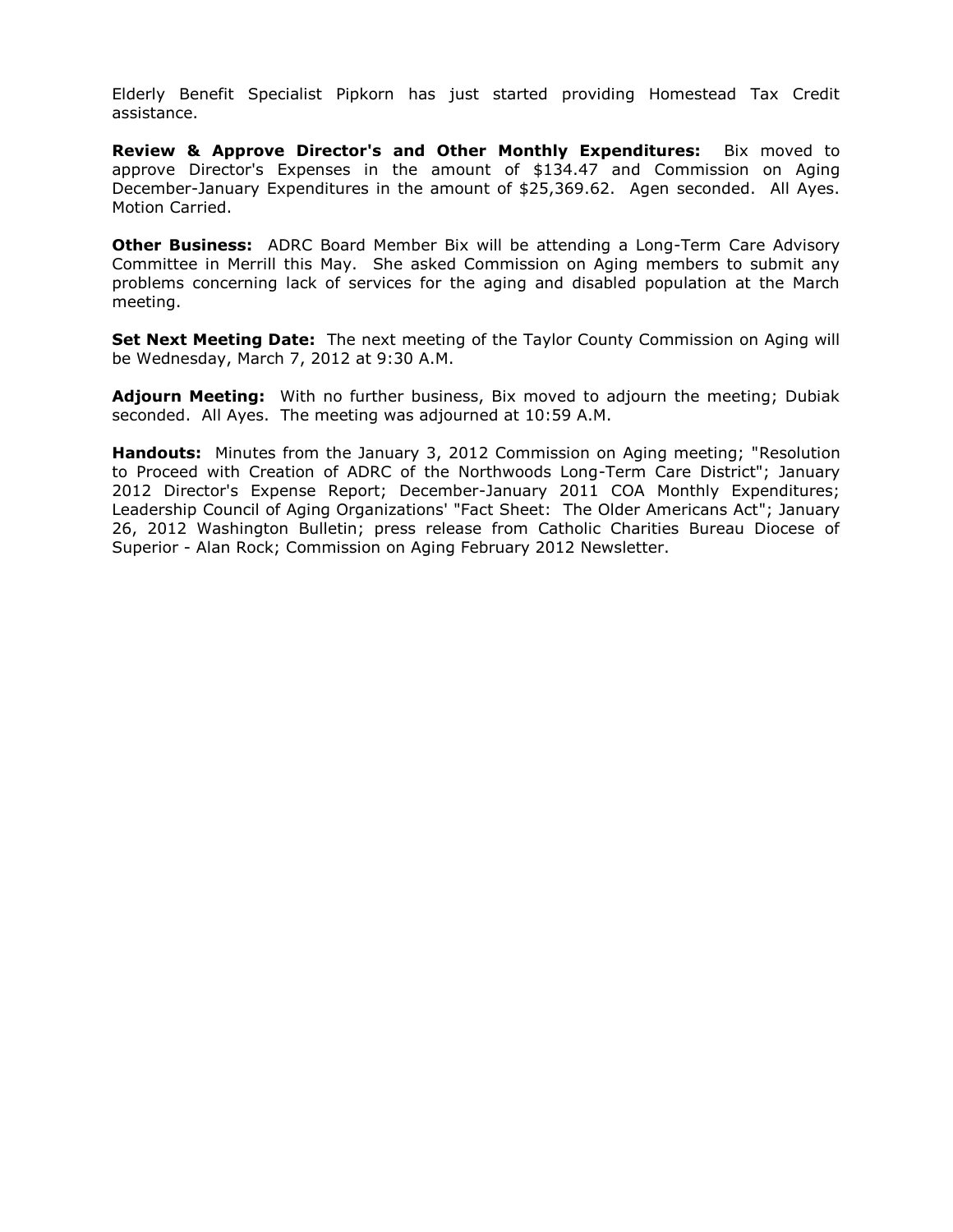Rib Lake Senior Center - 725 South Front Street, Rib Lake, Wisconsin Tuesday, January 3, 2012 - 9:30 A.M.

**Members Present:** Agen, Albrecht, Bix, Dubiak, Jochimsen, Peterson, Thums, Troyk. Brooks arrived at 9:12 A.M.

#### **Members Absent:** None

**Call To Order:** Chair Albrecht called the meeting to order at 9:32 A.M. Also present at the meeting was Commission on Aging Director Diane Niggemann.

**Approve Agenda:** Thums moved to approve the agenda with eleven items; Bix seconded. All Ayes. Motion Carried.

**Approve Minutes of the December 14, 2011 Meeting:** Thums moved to approve the minutes of the December 14, 2011 meeting; Agen seconded. All Ayes. Motion Carried.

**Public Input:** There was no public input.

**Aging & Disability Resource Center (ADRC) & Family Care:** Director Niggemann presented three articles from the Wisconsin Department of Health Services. They cover what Family Care is, who Family Care serves, and how to apply for Family Care. There were a number of clarifying questions which Director Niggemann answered for Commission Members.

**ADRC Update:** ADRC Board Member Bix reported the ADRC of the Northwoods has decided to change its charter from a 66.0301 organization to a Chapter 46 entity. This will require the Taylor County Board to pass a new resolution authorizing the ADRC in Taylor County. The only difference between the two organizational entities is that the Chapter 46 entity completely contains all liability while the 66.0301 entity could allow very limited liability to pass through to the underlying jurisdictions in very rare instances. The ADRC is now in the process of interviewing for the regional manager position. Director Niggemann reported that plans are being developed for the ADRC offices to be located in the Multi-Purpose Building next to the Commission on Aging.

**Director's Report:** A new Powerful Tools for Caregiving program starts on January 5, 2012 and will continue for six weeks. Free respite care will be offered to attendees. The Taylor County Literacy Council will be providing adult reading classes starting in January, and free computer classes will be offered through Northcentral Technical College again this semester. The Chair Yoga classes will continue, and the Snack & Chat session this month will cover the top ten money-saving tips for seniors. Niggemann clarified when the Congregate Meal Sites will be closed: If area schools close, the Congregate Meal Sites close. Pam Van Kampen of the Greater Wisconsin Agency on Aging Resources (G.W.A.A.R.) will be working with the meal site managers on Friday, January  $6<sup>th</sup>$ .

**Review & Approve Director's & Commission on Aging Expenditures:** Troyk moved to approve Director's expenses of \$30.96 and Commission on Aging expenditures of \$27,709.17. Dubiak seconded the motion. All Ayes. Motion Carried.

**Other Business:** There was no other business.

**Set Next Meeting Date:** The next meeting of the Taylor County Commission on Aging will be Wednesday, February 1, 2012 at 9:30 A.M. at the Medford Multi-Purpose Building.